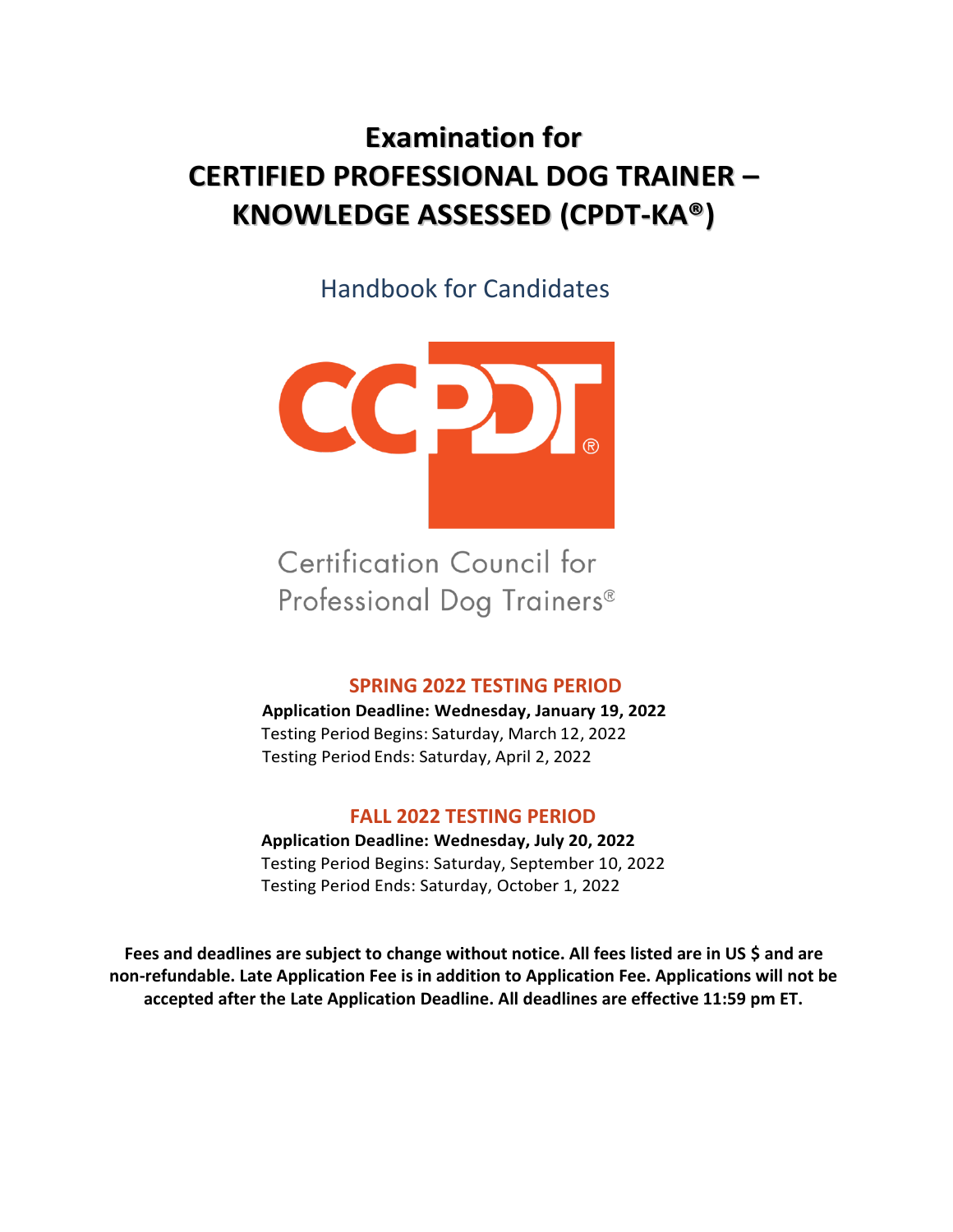# **COVID-19 Precautions**

Candidates are reminded that face masks are REQUIRED at Prometric testing centers. Candidates must bring and wear face masks for the duration of their time inside the testing center.

Masks with exhale/one-way valves are prohibited to use at the testing center, due to the lack of viral particle filtration provided by these masks. Masks with wearable technology are also prohibited. **Any test taker that comes to the test center without an acceptable face mask will not be allowed to test and will be marked as a "no show".** Please visi[t www.prometric.com](file://///ptcnysvr1/Program_Management/CCPDT/Handbooks/www.prometric.com) for the latest test center updates.

Additionally, candidates must comply with all federal, state and local mandates and guidelines.

Note: if you fall into any of the following categories, you will not be permitted to test until you no longer fit the criteria:

- Have been diagnosed with COVID-19 in the past 14-days;
- Have been exposed to someone diagnosed with COVID-19 in the past 14 days;
- Are experiencing flu or cold-like symptoms; OR
- Have returned from travel to a highly infected area in the past 14-days.

Please contact PTC [\(www.ptcny.com/contact\)](http://www.ptcny.com/contact) if you fall into any of the above categories.

**Effective September 1, 2021, if you are exposed to or diagnosed with COVID-19 or have any other health or medical condition, injury, or illness such that you cannot test during your testing window, you will need to follow the transfer policies and fees as stated in the Handbook.**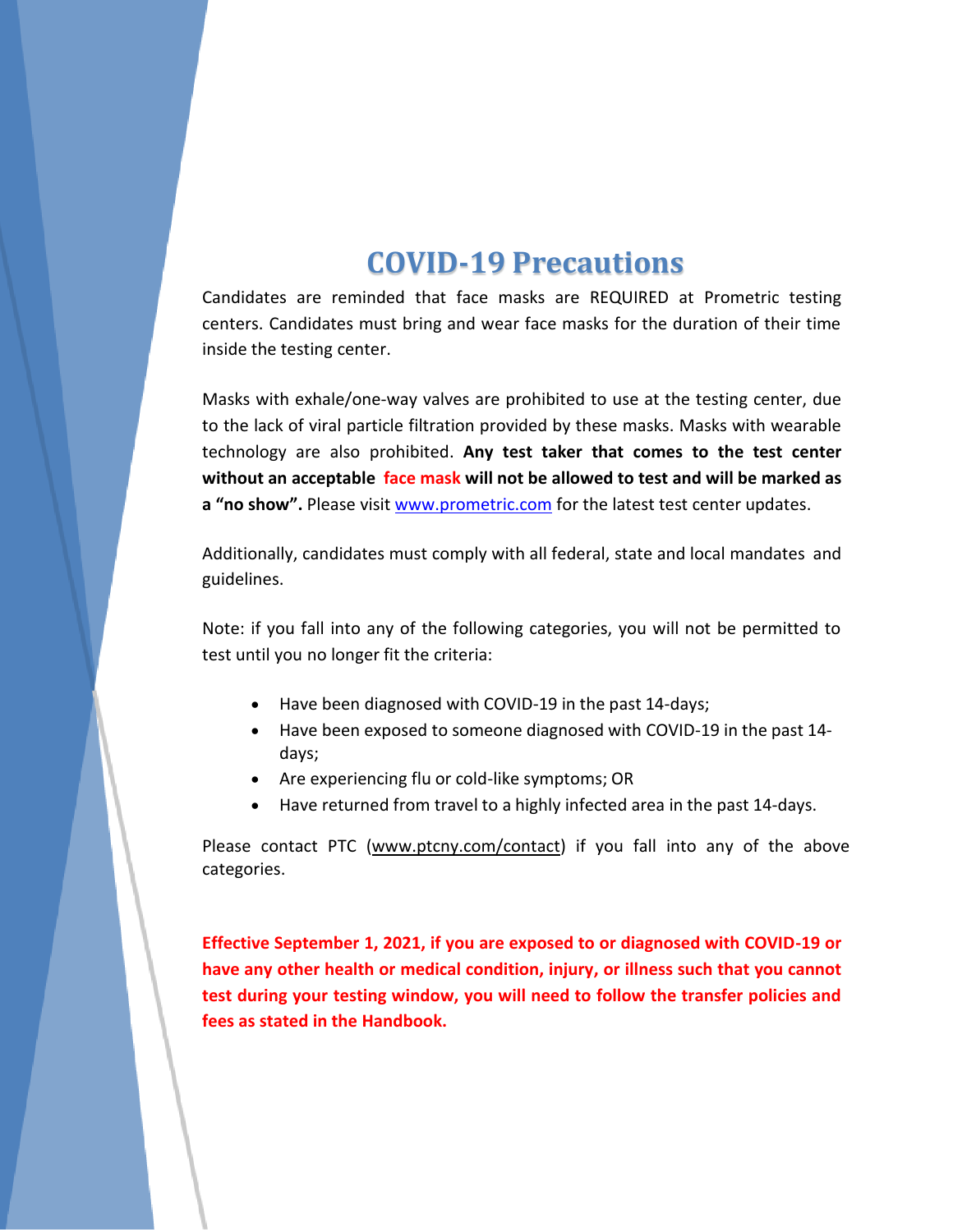# **Table of Contents**

| Guiding Principles of the Certification Council for Professional Dog Trainers 3 |  |
|---------------------------------------------------------------------------------|--|
|                                                                                 |  |
|                                                                                 |  |
|                                                                                 |  |
|                                                                                 |  |
|                                                                                 |  |
|                                                                                 |  |
|                                                                                 |  |
|                                                                                 |  |
|                                                                                 |  |
|                                                                                 |  |
|                                                                                 |  |
|                                                                                 |  |
|                                                                                 |  |
|                                                                                 |  |
|                                                                                 |  |
|                                                                                 |  |
|                                                                                 |  |
|                                                                                 |  |
|                                                                                 |  |
|                                                                                 |  |
|                                                                                 |  |
|                                                                                 |  |
|                                                                                 |  |
|                                                                                 |  |
|                                                                                 |  |
|                                                                                 |  |
|                                                                                 |  |
|                                                                                 |  |
|                                                                                 |  |
|                                                                                 |  |
|                                                                                 |  |
|                                                                                 |  |
|                                                                                 |  |
|                                                                                 |  |
|                                                                                 |  |
|                                                                                 |  |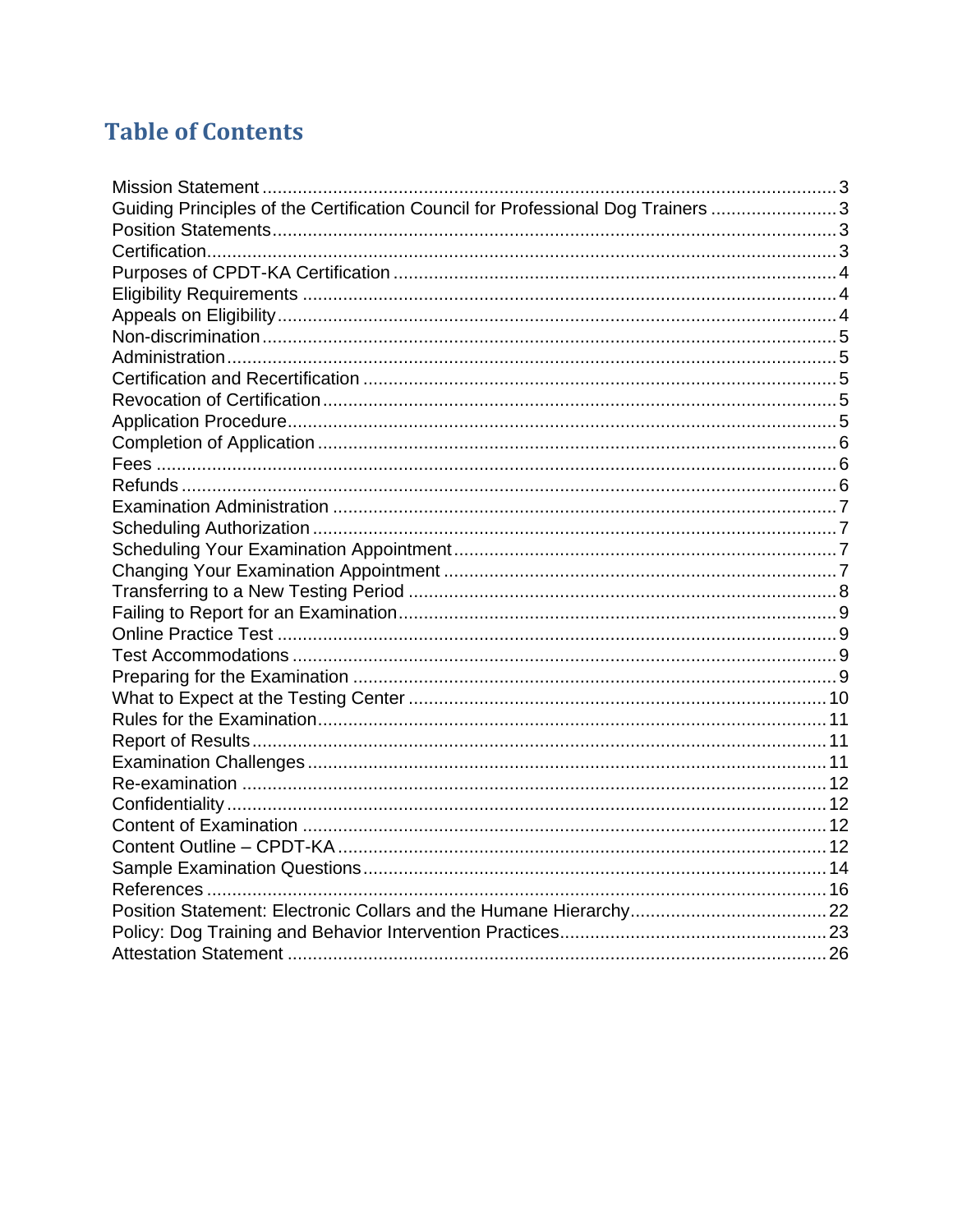# <span id="page-3-0"></span>**Mission Statement**

The Certification Council for Professional Dog Trainers® (CCPDT®) exists to be the industry leader in defining and maintaining competency in the dog training and behavior profession.

# <span id="page-3-1"></span>**Guiding Principles of the Certification Council for Professional Dog Trainers**

- To develop a recognized standard of proficiency based on current scientific evidence for dog training and behavior professionals through an independent certification process of standardizedtesting.
- To maintain empirically validated certification examinations that are psychometrically sound, based on current scientific evidence in the profession, and independent of commercialinfluence.
- To recognize documented training and behavior experience as valid, functional criteria relevant to the certification process.
- To encourage growth in, and fluency of knowledge in, the profession, and thus foster a link in the community of trainers, behavior consultants, academics, veterinarians and veterinary staff, breeders, rescues, shelters, and other animal professionals.
- To benefit animal and human welfare by promoting strategies and methods based on humane practices defined by the CCPDT Core Values.
- To promote and protect the Certification Council for Professional Dog Trainer designations as the publicly recognized credential of dog training and behavior professionals committed to education, experience, and professional excellence.

### <span id="page-3-2"></span>**Position Statements**

The CCPDT adheres to a LIMA (Least Intrusive Minimally Aversive) standard - incorporating the Humane Hierarchy in canine behavior training. Please review our LIMA policy statement, found in this handbook. We also support the Punishment Position Statement of the American Veterinary Society of Animal Behavior (AVSAB) which can be found on their website at [www.avsab.org.](http://www.avsab.org/)

### <span id="page-3-3"></span>**Certification**

The Certification Council for Professional Dog Trainers (CCPDT®) endorses the concept of periodic certification by examination for all dog training and behavior professionals. Certification focuses specifically on the individual and is an indication of relevant current knowledge in a specialized area of practice. Certification for dog training and behavior professionals is highly valued and provides formal recognition of basicknowledge.

The CCPDT reserves the right to change any of the requirements concerning its Certified Professional Dog Trainer - Knowledge Assessed (CPDT-KA®) credential, including, but not limited to, the eligibility requirements, examination content, recertification requirements, fees, use of the mark, name of the mark, and the website. Information published in the current version of the CPDT-KA Handbook for Candidates on the CCPDT website supersedes all other printed or electronic versions of this Handbook. Neither the Handbook for candidates, the examination application form, the examination, nor the CCPDT credential constitutes a contract between the candidate or the certificant and the CCPDT.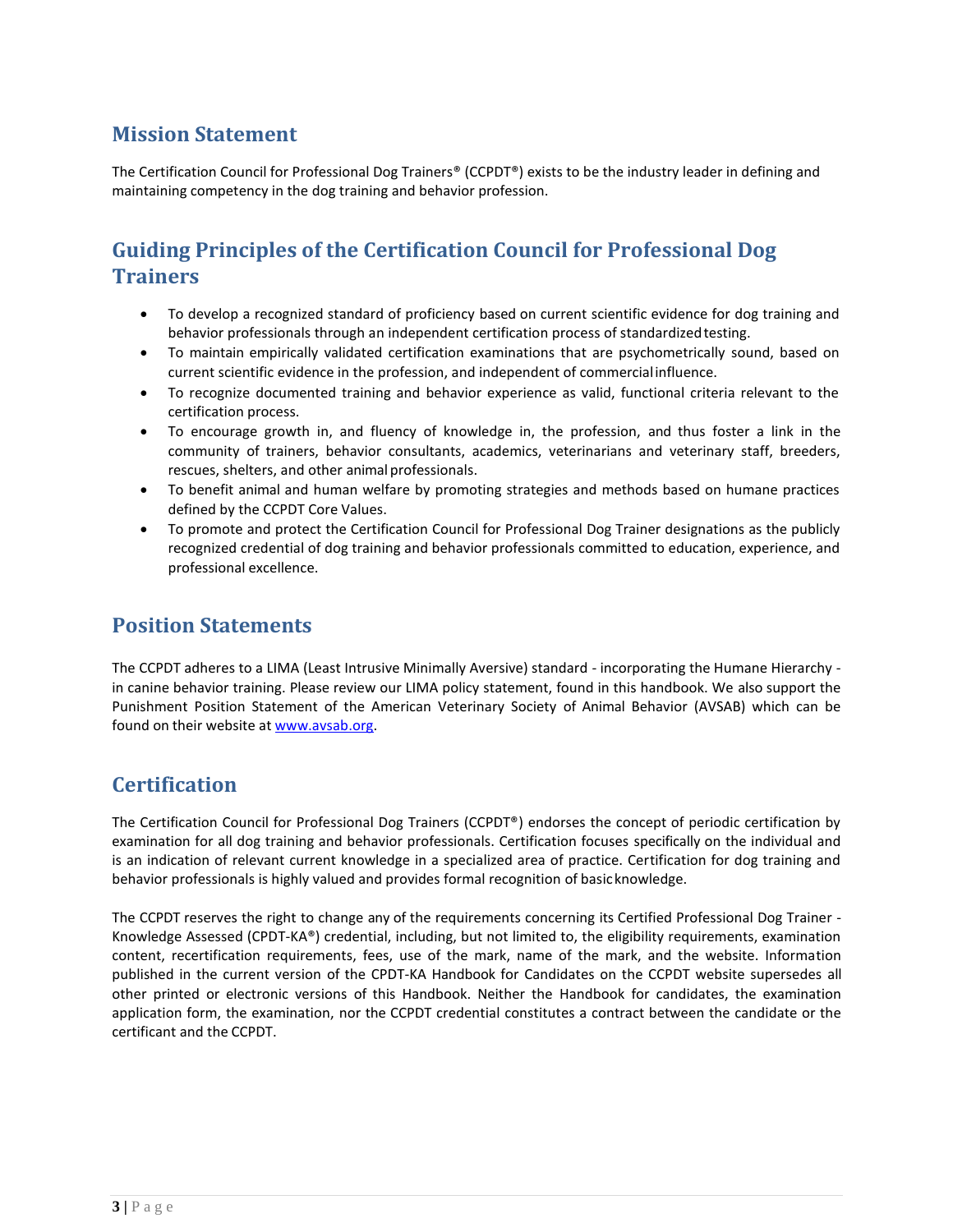# <span id="page-4-0"></span>**Purposes of CPDT-KA Certification**

To promote delivery of safe and effective dog training through the certification of qualified professional dog trainers by:

- 1. recognizing formally those individuals who meet the eligibility requirements of the CCPDT and pass the Examination for Certified Professional Dog Trainers - Knowledge Assessed;
- 2. encouraging continued professional growth in the practice of professional dog training;
- 3. establishing and measuring the level of knowledge and skills required for certification in professional dog training;
- 4. providing a standard of knowledge and skill requisite for certification; thereby assisting the employer, public, and members of the professional dog care industry in the assessment of the professional dog trainer.

### <span id="page-4-1"></span>**Eligibility Requirements**

- 1. A log documenting at least three hundred (300) hours of experience in dog training within the last three (3) years. Two hundred twenty-five (225) hours of experience must be training hours that include: instructing group dog training classes, conducting private training lessons, consulting with clients, and training hands-on with one or more dogs. A candidate may log training hours as a Trainer's Assistant, providing they are actively instructing a client or training a dog as part of their assistant role. Seventy-five (75) hours of experience can be in other related areas such as volunteering at an animal shelter, consulting with another trainer about current cases, designing training plans, working as a veterinary technician or dog groomer, and assisting another trainer but not actively instructing a client or training adog. Training log hours cannot be accrued by working with the candidate's personal dog.
- 2. A high school diploma or GEDequivalent
- 3. A signed and completed attestation statement from a CCPDT certificant, IAABC Certified Dog Behavior Consultant, Associate Certified Applied Animal Behaviorist, Certified Applied Animal Behaviorist, Certified Applied Animal Behaviorist, Professional Canine Trainer – Accredited, Professional Canine Behavior Consultant – Accredited, or veterinarian.

#### *Note: The Attestation Statement form can be found at the end of this handbook.*

- 4. Acknowledgment of the CCPDT Standards of Practice and Code of Ethics and the CCPDT Least Intrusive, Minimally Aversive (LIMA) Effective Behavior intervention Policy (within the online application)
- 5. Completion of the online application
- 6. Payment of the required fee

*Note: An individual convicted of a felony shall be ineligible to apply for certification until release from confinement and completion of any probationary period.*

# <span id="page-4-2"></span>**Appeals on Eligibility**

Candidates who have been deemed ineligible to sit for an examination may appeal in writing to the CCPDT Executive Committee, by sending a letter either by postal mail to the headquarters office of the CCPDT (Certification Council for Professional Dog Trainers, Professional Testing Corporation, 1350 Broadway, Suite 800, New York, NY 10018), or by email to [appeals@ccpdt.org.](mailto:appeals@ccpdt.org) The letter must be accompanied by supporting documents and must be received within ten (10) business days after the notification of ineligibility is sent to the candidate. The CCPDT will review the appeal and notify the candidate in writing of its decision within ten (10) business days of receipt of the writtenappeal.

Should the decision be in favor of the eligibility of the candidate to sit for the examination, but past the deadline for the current testing period, the candidate will be enrolled to take the examination during the next regularly scheduled testing period.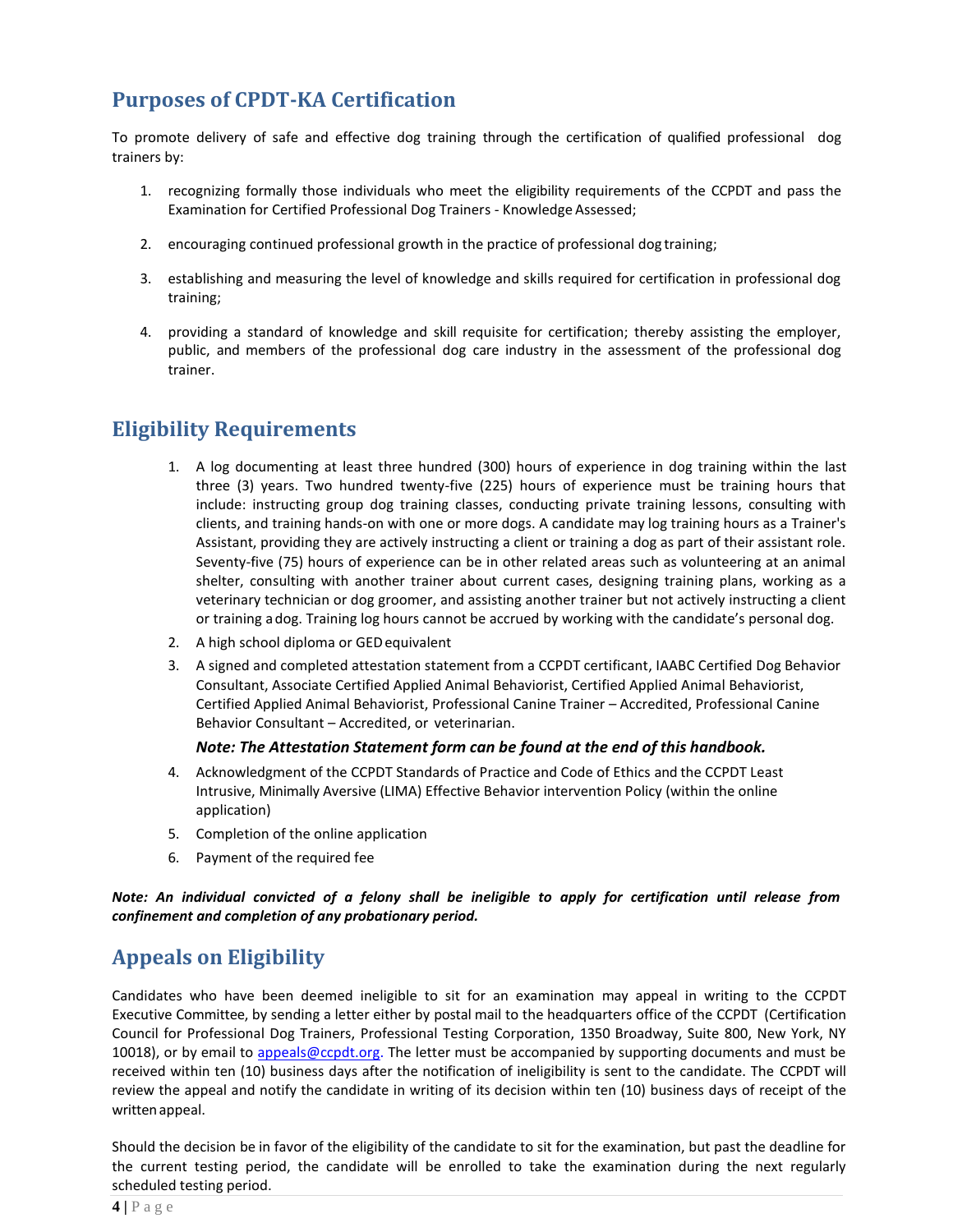### <span id="page-5-0"></span>**Non-discrimination**

The Certification Council for Professional Dog Trainers does not discriminate against any individual on the basis of race, color, ethnicity, national origin, gender, age, disability, physical limitation, marital or familial status, sexual orientation, religion, political beliefs, or any other characteristic prohibited by law.

### <span id="page-5-1"></span>**Administration**

The Certification Program is sponsored by the Certification Council for Professional Dog Trainers. The Examination for Certified Professional Dog Trainer - Knowledge Assessed is administered for the CCPDT by the Professional Testing Corporation (PTC), 1350 Broadway - Suite 800, New York, NY 10018, (212) 356-0660, www.ptcny.com. Prior to taking and passing the examination, questions concerning the examination should be referred to PTC.

### <span id="page-5-2"></span>**Certification and Recertification**

Eligible candidates who pass the Examination for Certified Professional Dog Trainer - Knowledge Assessed may use the designation, Certified Professional Dog Trainer - Knowledge Assessed (CPDT-KA), after their names and will receive a certificate verifying their certified status from the CCPDT. This certificate is the property of the CCPDT. A registry of Certified Professional Dog Trainers – Knowledge Assessed certificants' names and contact information will be maintained by the CCPDT. Certified Professional Dog Trainers - Knowledge Assessed names and contact information may be posted on the CCPDT website at [www.ccpdt.org.](http://www.ccpdt.org/) If you do not wish to have your information publicly available on our website, please notify the CCPDT at any time and we will remove you from the listing.

The Certified Professional Dog Trainer - Knowledge Assessed designation is recognized for a period of three (3) years, at which time the certificant must have accumulated continuing education credits at CCPDT approved programs and meet any new requirements or measures of qualification. Alternatively, the certificant may opt to retake and must pass the current Examination for Certified Professional Dog Trainer - Knowledge Assessed in order to maintain the credential.

### <span id="page-5-3"></span>**Revocation of Certification**

Certification will be revoked for any of the following reasons:

- 1. Falsification of any part of an application
- 2. Felony convictions that occur during the certification period
- 3. Misrepresentation of certification status
- 4. Violation of the CCPDT Standards of Practice and Code of Ethics and/or the Least Intrusive, Minimally Aversive (LIMA) Effective Behavior Intervention Policy

The Certification Compliance Committee of the CCPDT provides the appeal mechanism for challenging revocation of CCPDT certification. It is the responsibility of the individual to initiate thisprocess.

# <span id="page-5-4"></span>**Application Procedure**

The online application is accessed via the CCPDT website. To obtain additional copies of this Handbook for Candidates for the Examination for Certified Professional Dog Trainer - Knowledge Assessed visit the CCPDT website at [www.ccpdt.org.](http://www.ccpdt.org/)

Read and follow the directions on the application and in this Handbook for Candidates.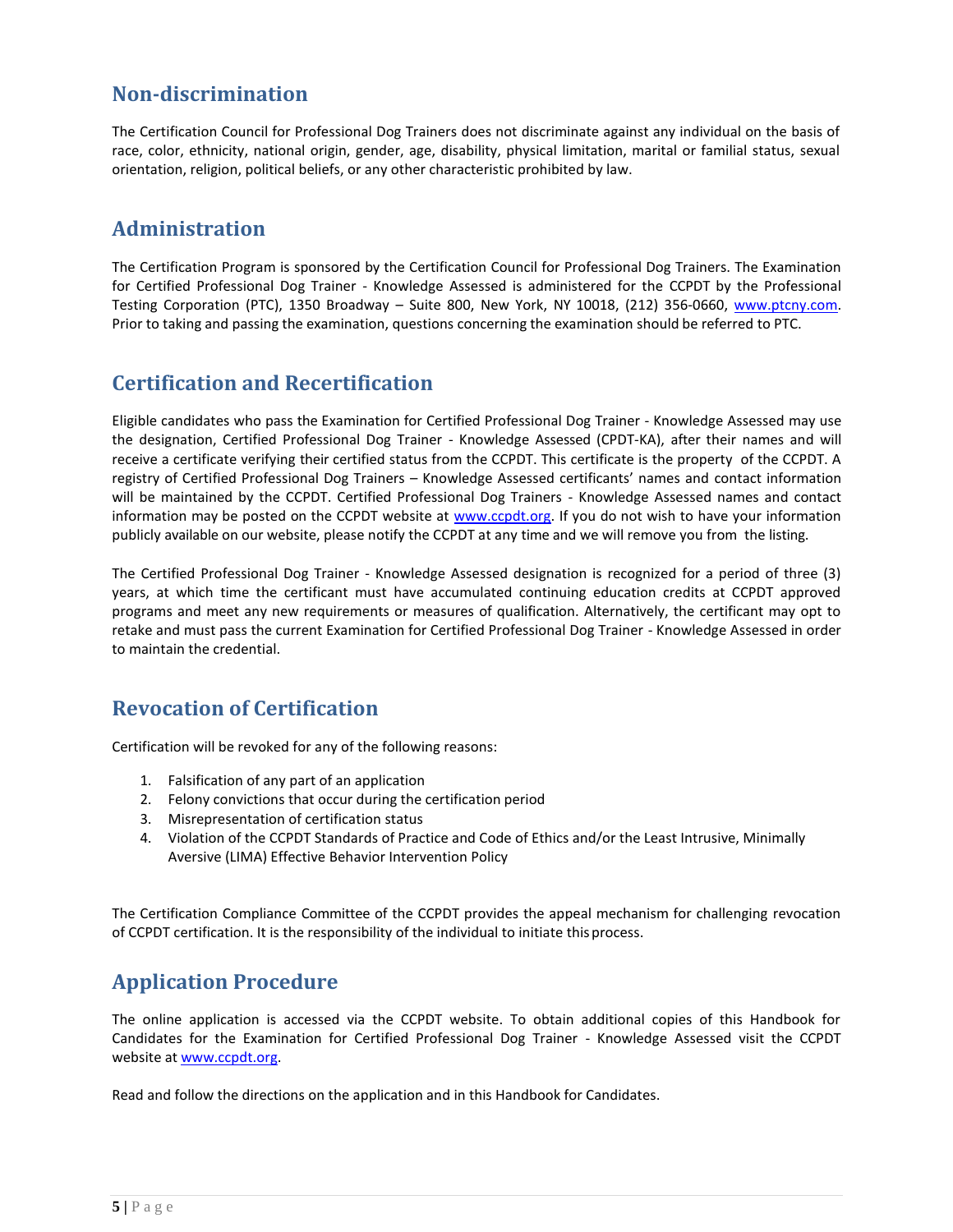# <span id="page-6-0"></span>**Completion of Application**

Complete all information requested in the online application.

*Note: The first and last name you enter on your application must match exactly the first and last name listed on your current government- issued photo ID, such as a driver's license or passport.*

**STANDARDS OF PRACTICE and CODE OF ETHICS**: All candidates must read and agree to adhere to the CCPDT Standards of Practice and Code of Ethics as part of their online application. (The Standards of Practice and Code of Ethics can be found at end of this handbook and on the CCPDT website.)

#### **SUPPORTING DOCUMENTS:**

- **ATTESTATION STATEMENT:** The signed Attestation Statement is required to sit for the Examination for Certified Professional Dog Trainer - Knowledge Assessed. The statement can be signed by a current CCPDT certificant; IAABC Certified Dog Behavior Consultant, Associate Certified Applied Animal Behaviorist, Certified Applied Animal Behaviorist; Pet Professional Accreditation Board Professional Canine Trainer or Canine Behavior Consultant; or veterinarian. The Attestation Statement form can be found at the end of this handbook, as well as on the CCPDT website. The Attestation Statement must be saved as a .jpg or PDF and uploaded into the online application.
- **TRAINING LOG:** See Eligibility Requirements for details. A sample Training Log can be found on the CCPDT website. The Training Log must be entered directly into the online application where instructed.

**SUBMIT THE APPLICATION:** Submit the completed application and the Attestation Statement online by the deadline shown on the cover of this Handbook.

#### <span id="page-6-1"></span>**Fees**

**Fees and deadlines are subject to change without notice. All fees listed are in US \$ and are non-refundable. Late Application Fee is in addition to Application Fee. Applications will not be accepted after the Late Application Deadline. All deadlines are effective 11:59 pm ET.**

Application fee for the Examination for Certified Professional Dog Trainer - Knowledge Assessed: **\$400** Late fee for applications received up to 2 weeks past the deadline: **\$100** Transfer fee for requests received within 30 days of the end of the original test period: **\$220**

After you submit the online application and application fee, your application will be reviewed, and you will be notified via email of your eligibility status. Please note that your application will not be reviewed until your payment has been submitted and received. Applications without payment will be in pending status and you will not be registered to take the test.

**Candidates who are deemed to be ineligible will be refunded the exam fee, less a \$100 administrative fee. In the unlikely event that a refund is granted to an approved candidate, a \$100 administrative fee will be deducted from the refund amount. Late application fees are excluded from all refunds.**

Please be advised: Prometric does not have the authority to grant transfers to another testing period or refunds.

### <span id="page-6-2"></span>**Refunds**

**There will be no refund of fees.** Candidates unable to take the examination as scheduled may request a transfer to the next testing period if the request is submitted with the transfer fee of \$220 and received within thirty (30) days after the testing periods ends. **Exams may only be transferred once - please plan carefully.**

No refunds will be issued for applying for the incorrect examination or testing period, for failing to make an examination appointment, or for failing to appear at your scheduled appointment.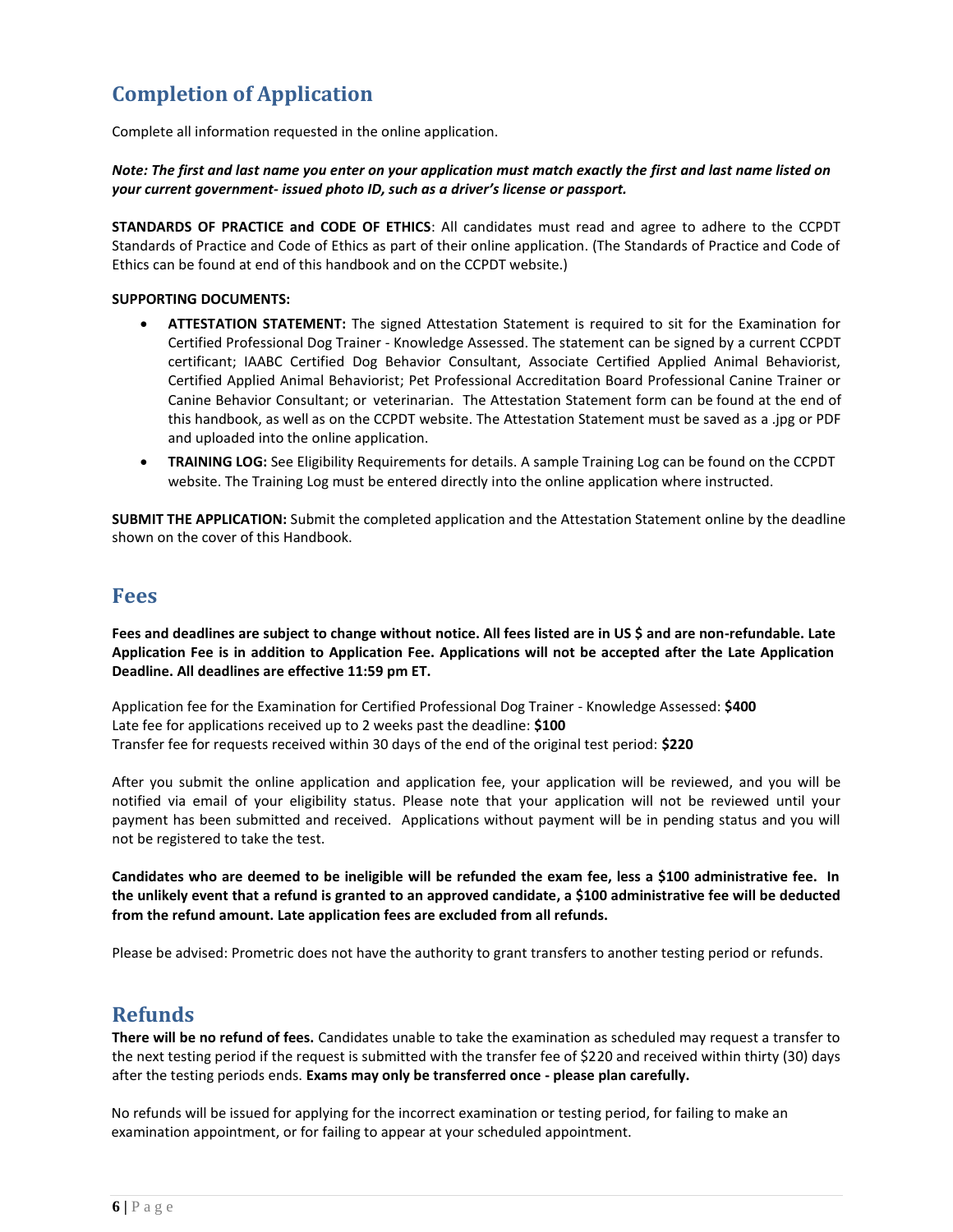### <span id="page-7-0"></span>**Examination Administration**

The Examination for Certified Professional Dog Trainer - Knowledge is administered during an established twoweek testing period on a daily basis, Monday through Saturday, excluding holidays, at computer-based testing facilities managed by Prometric.

# <span id="page-7-1"></span>**Scheduling Authorization**

PTC will send approved candidates an email called the Scheduling Authorization. These emails are sent out about 11 weeks before the first day of the testing window. The emails come from **notices@ptcny.com**. Candidates cannot make an appointment until they receive a scheduling authorization.

If you don't receive your email 3 weeks before the start of your testing window contact PTC at (212) 356-0660 or online at [www.ptcny.com/contact.](file:///C:/Users/cheege/AppData/Local/Microsoft/Windows/INetCache/Content.Outlook/45IB62E8/www.ptcny.com/contact)

Candidates that apply less than 11 weeks prior to the opening of the testing window will receive a scheduling authorization within 3 business days after receiving an approval notice.

### <span id="page-7-2"></span>**Scheduling Your Examination Appointment**

The Scheduling Authorization will indicate how to schedule your examination appointment with Prometric, as well as the dates during which testing is available. Appointment times are first-come, first-served, so schedule your appointment as soon as you receive your Scheduling Authorization in order to maximize your chance of testing at your preferred location and on your preferred date. **Candidates who wait until the last minute run the risk of missing out on their preferred date, time, and testing center. Candidates unable to schedule an appointment will forfeit their fees.**

After you make your test appointment, Prometric will send you a confirmation email with the date, time, and location of your exam. Please check this confirmation carefully for the correct date, time, and location. Contact Prometric at (800) 741-0934 if you do not receive this email confirmation or if there is a mistake with your appointment.

**Note: International candidates may also schedule, reschedule, or cancel an appointment online at [www.prometric.com.](file:///C:/Users/cheege/AppData/Local/Microsoft/Windows/INetCache/Content.Outlook/45IB62E8/www.prometric.com)**

**IMPORTANT!** You MUST present your current driver's license, passport or U.S. military ID at the test center. Expired, temporary, or paper driver's licenses will NOT be accepted. The first and last name on your Scheduling Authorization MUST exactly match the first and last name on your photo ID. *Fees will not be refunded for exams missed because of invalid ID.*

# <span id="page-7-3"></span>**Changing Your Examination Appointment**

Candidates are able to reschedule their examination appointments within the same testing period as long as the request is submitted within the timeframe described below. Reschedule within the permitted time frame by calling or going to the Prometric website[: www.prometric.com/ccpdt.](https://d.docs.live.net/bfaa5748ce2c8271/CCPDT%20Stuff/HANDBOOKS/CPDT/www.prometric.com/ccpdt)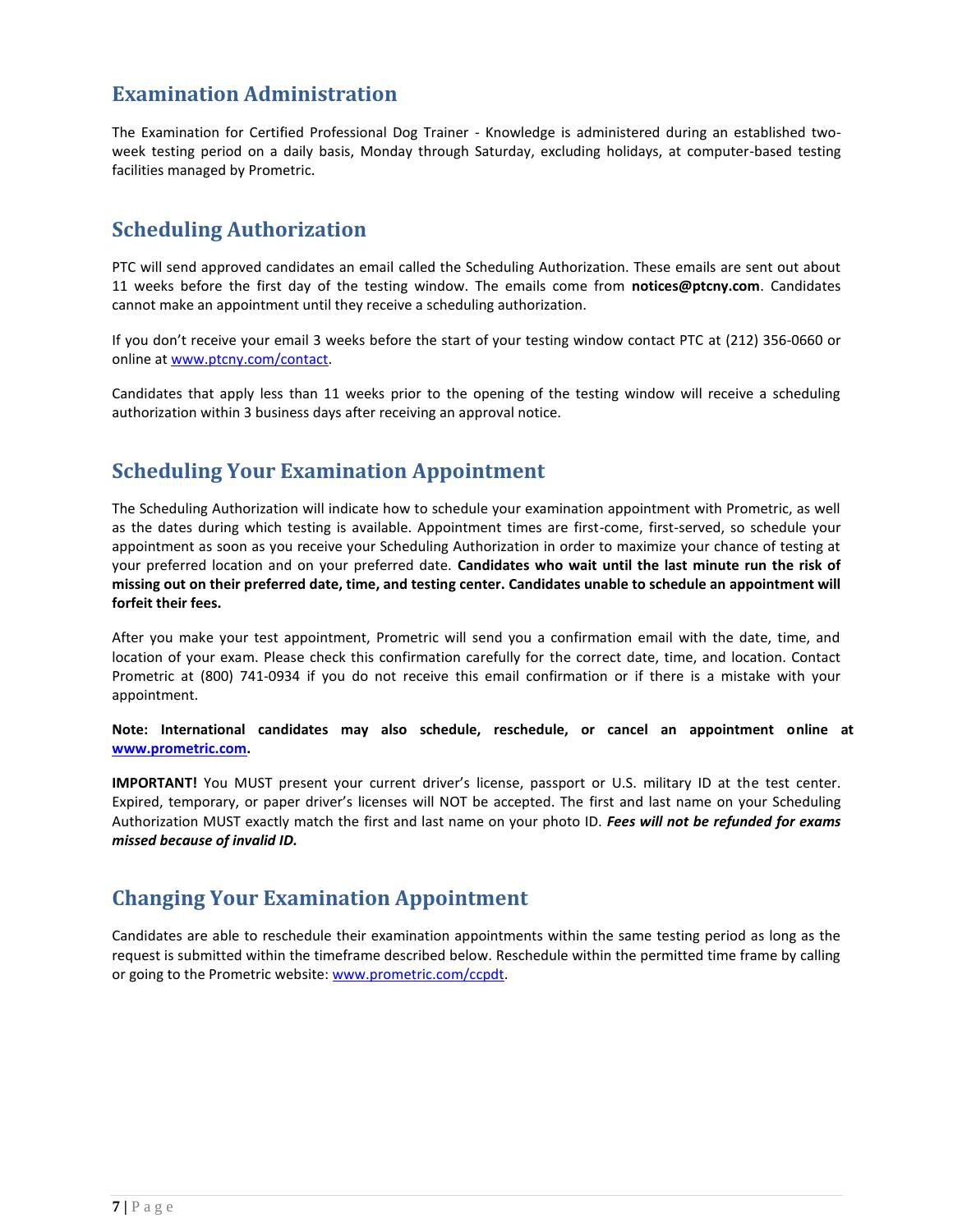| <b>Time Frame</b>                                                         | <b>Reschedule Permitted?</b> | <b>Stipulations</b>                                                                                                                                                                                                                    |
|---------------------------------------------------------------------------|------------------------------|----------------------------------------------------------------------------------------------------------------------------------------------------------------------------------------------------------------------------------------|
| Requests submitted 30 days or<br>more before the original<br>appointment  | <b>Yes</b>                   | None                                                                                                                                                                                                                                   |
| Requests submitted 29 to 5<br>days before the original<br>appointment     | Yes                          | Candidate must pay Prometric a<br>rescheduling fee of \$50.                                                                                                                                                                            |
| Requests submitted less than 5<br>days before the original<br>appointment | No.                          | Candidates who do not arrive<br>for their appointment to test<br>will be considered a no-show<br>and all their examinations fees<br>will be forfeited. Candidates will<br>need to reapply and pay fees for<br>a future testing period. |

# <span id="page-8-0"></span>**Transferring to a New Testing Period**

Candidates unable to take the examination during their scheduled testing period may request a **one-time** transfer to a future testing period. **There is a transfer fee of \$220.** You cannot transfer more than once, so, *please plan carefully*.

**Please note:** requests to transfer to a new testing period must be received within 30 days of your originally scheduled testing period.

Candidates wishing to transfer to a new testing period need to follow the steps below.

- 1. Go t[o http://secure.ptcny.com/apply.](http://secure.ptcny.com/apply)
- 2. Click "Start New Application."
- 3. Choose CCPDT-CPDT-KA in the first drop-down menu. Then choose the new examination period in the second drop down menu and fill out the rest of the information on the page.
- 4. Fill out the application, making sure you answer **yes** to the question asking if you are transferring. You will need your current PTC ID Number.
- 5. When you have finished the application, click "Submit Request for Transferring Verification" in the Examination and Certification Information section of the application.
- 6. PTC Support will send you an email letting you know your transfer application was approved and that you can log back into your application and pay the one-time transfer fee.

Call 212-356-0660 if you have any questions regarding the transfer process.

If candidates are unable to attend the examination on the date for which they registered and elect not to transfer to another testing period within the 30-day grace period, the application will be closed and all fees will be forfeited. There will be no refund of fees.

The transfer fee is based on costs and is not punitive in nature. The transfer fee must be paid at the time the request is approved. **The candidate is also responsible for contacting Prometric and canceling the original examination appointment, if one was made.**

#### **Exams may only be transferred to a new testing period once; please plan carefully.**

Please note: Transferring your Examination only refers to instances when a candidate is unable to take their exam during a testing period for which they have already applied. Candidates who did not pass their examination and are retaking the examination need to pay the full Examination Fee.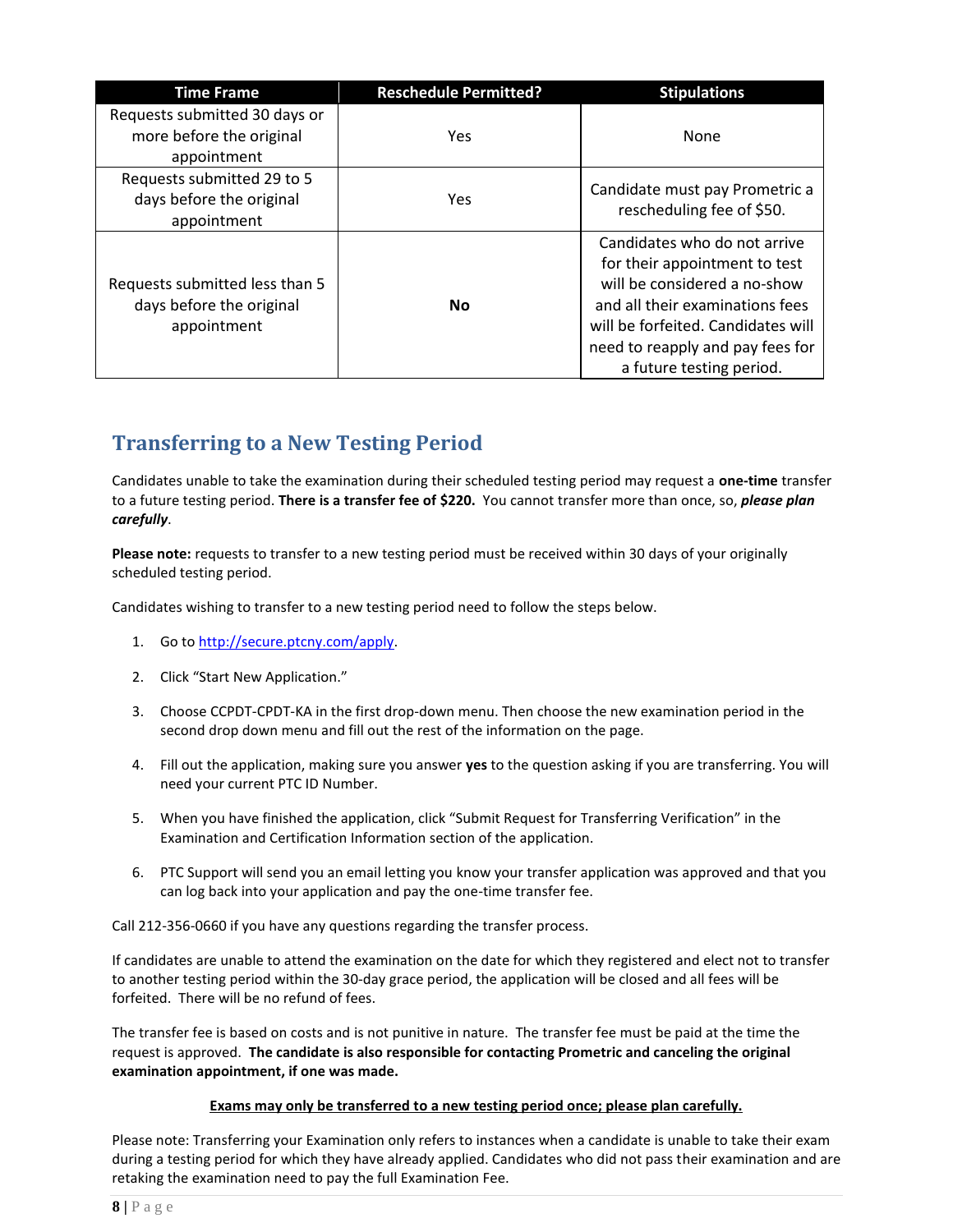# <span id="page-9-0"></span>**Failing to Report for an Examination**

If you fail to report for an examination, you will forfeit all fees paid to take the examination. A completed application form and examination fee are required to reapply for the examination.

# <span id="page-9-1"></span>**Online Practice Test**

Candidates can experience what the computerized test will be like by taking an online practice exam. There are two CPDT-KA practice tests now available for purchase. These fifty (50) question practice tests give a glimpse into the CPDT-KA exam using actual questions that have been retired from past forms of the examination. Scores by content area are provided upon completion. This is an opportunity to experience taking the computerized exam, to review content included in the Examination for Certified Professional Dog Trainer - Knowledge Assessed, and to learn more about question format and style. Two (2) hours are allotted to complete the fifty (50) questions for a fee of \$99. The examination can be found at the PTC website at [www.ptcny.com.](http://www.ptcny.com/) 

Consider taking one practice exam when you apply for the examination and the other close to your test date. Both versions are meant to help prepare you for the CPDT-KA examination. Be sure to note in your files which form you have purchased so you do not purchase the same version twice.

### <span id="page-9-2"></span>**Test Accommodations**

CCPDT and PTC support the intent of and comply with the Americans with Disabilities Act (ADA). PTC will take steps reasonably necessary to make certification accessible to persons with disabilities covered under the ADA. According to the ADA, an individual with a disability is a person who has a physical or mental impairment that substantially limits a major life activity (such as seeing, hearing, learning, reading, concentrating, walking) or a major bodily function (such as a function of the neurological, endocrine, or digestive system). The information you provide and any documentation regarding your disability and special test accommodations will be held in strict confidence.

All approved testing accommodations must maintain the psychometric nature and security of the examination. Accommodations that fundamentally alter the nature or security of the exam will not be granted.

Testing arrangements may be made upon receipt of the application, examination fee, and a completed and signed Request for Test Accommodations Form, available from [www.ptcny.com](file:///C:/Users/cheege/AppData/Local/Microsoft/Windows/INetCache/Content.Outlook/45IB62E8/www.ptcny.com) or by calling PTC at (212) 356-0660.

This form must be uploaded with the online application no later than 8 weeks prior to the start of your chosen testing period. Candidates who do not submit their Test Accommodations Form with their application may not be able to test during their chosen testing period and therefore be subject to rescheduling or transfer fees.

**Only those requests made and received on the official Request for Test Accommodations Form will be reviewed. Letters from doctors and other healthcare professionals must be accompanied by the official form and will not be accepted without the form. All requests must be made at the time of application. Accommodations cannot be added to an existing exam appointment.**

### <span id="page-9-3"></span>**Preparing for the Examination**

- Check your government issued photo ID (driver's license, passport or U.S. Military ID) when you make your examination appointment. Is it expired? Does the first and last name on your ID match the first and last name on your Scheduling Authorization email? Proctors at the Prometric testing center will refuse admission to candidates with expired IDs, IDs with names that do not match their records, and temporary paper IDs. Candidates will be marked as no-shows and will forfeit their exam fees.
- Check your PTC Scheduling Authorization email and Appointment Confirmation email from Prometric to make sure everything is accurate (i.e., your name, exam name, appointment date, time, and location).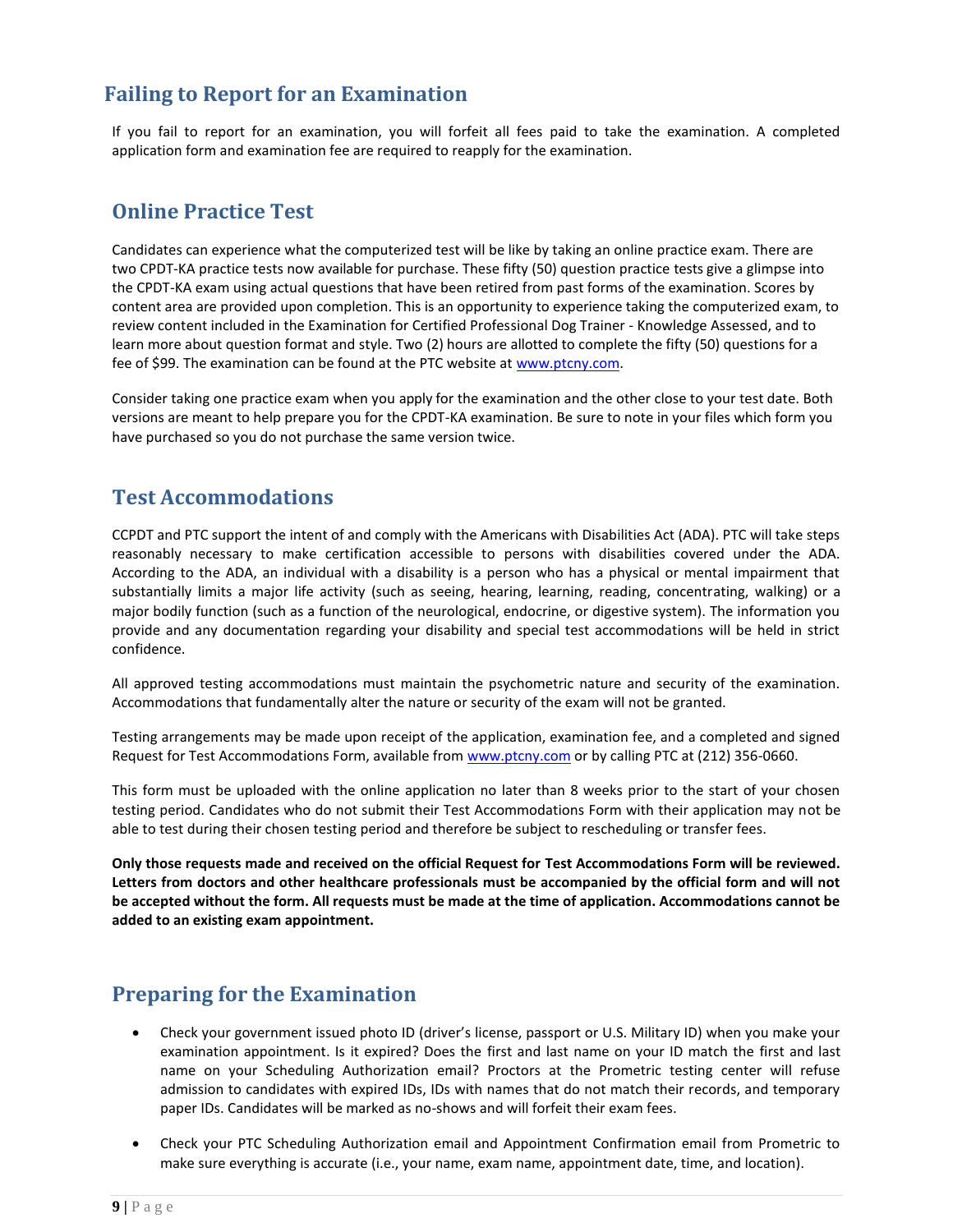- Make yourself familiar with the location of your chosen testing site and any requirements they may have for parking, and check the weather and traffic conditions before you leave for the testing center. Make sure you give yourself plenty of time to arrive as late arrival may prevent you from testing.
- In the event of inclement weather, check the Prometric website for site closures: [https://www.prometric.com/en-us/pages/siteclosure.aspx.](https://www.prometric.com/en-us/pages/siteclosure.aspx)
- Prometric's website provides information on what you can expect on your test day, including a walkthrough of check in and security procedures: [www.prometric.com.](http://www.prometric.com/)
- This Handbook provides the Content Outline for the Examination (see appendix). Use this to help you start studying for the examination.
- Review the Rules for the Examination in the following section before your appointment.

### <span id="page-10-0"></span>**What to Expect at the Testing Center**

PTC has partnered with Prometric Testing Centers to deliver examinations to candidates. Here is what you can expect when you arrive at your Prometric Testing Center.

- Candidate Check-In
	- o Candidates will be asked to present their IDs.
	- o Candidates will be asked to empty and turn out their pockets.
	- o Candidates will be "wanded" or asked to walk through a metal detector.
	- $\circ$  Inspection of eyeglasses, jewelry, and other accessories will be conducted. Jewelry other than wedding and engagement rings is prohibited.
	- $\circ$  Religious headwear may be worn into the testing room. However, it may be subject to inspection by a testing center administrator before entry into the testing room is permitted.
	- o Prometric provides lockers for candidates to store their purses, mobile phones, jackets, food, drinks and medical supplies.
- During the Exam
	- $\circ$  No breaks are scheduled during the exam. Candidates who must leave the testing room to take a break will not be given extra time on the exam.
	- $\circ$  Accessing mobile phones or study materials during the examination is prohibited.
	- o Smoking is prohibited at the testing center.
	- o All examinations are monitored and may be recorded in both audio and video format.
	- $\circ$  Candidates who take an unscheduled break are subject to additional security screenings before being permitted to reenter the testing room

Please keep in mind: Other exams will be administered at the same time as your examination. Therefore, examinees may hear ambient noises such as typing, coughing, or people entering and exiting the testing room that cannot be avoided. Prometric is unable to provide a completely noise-free environment. However, headphones may be requested to minimize impact.

Please see [Prometric's website](http://www.prometric.com/) for more information about what to expect on testing day.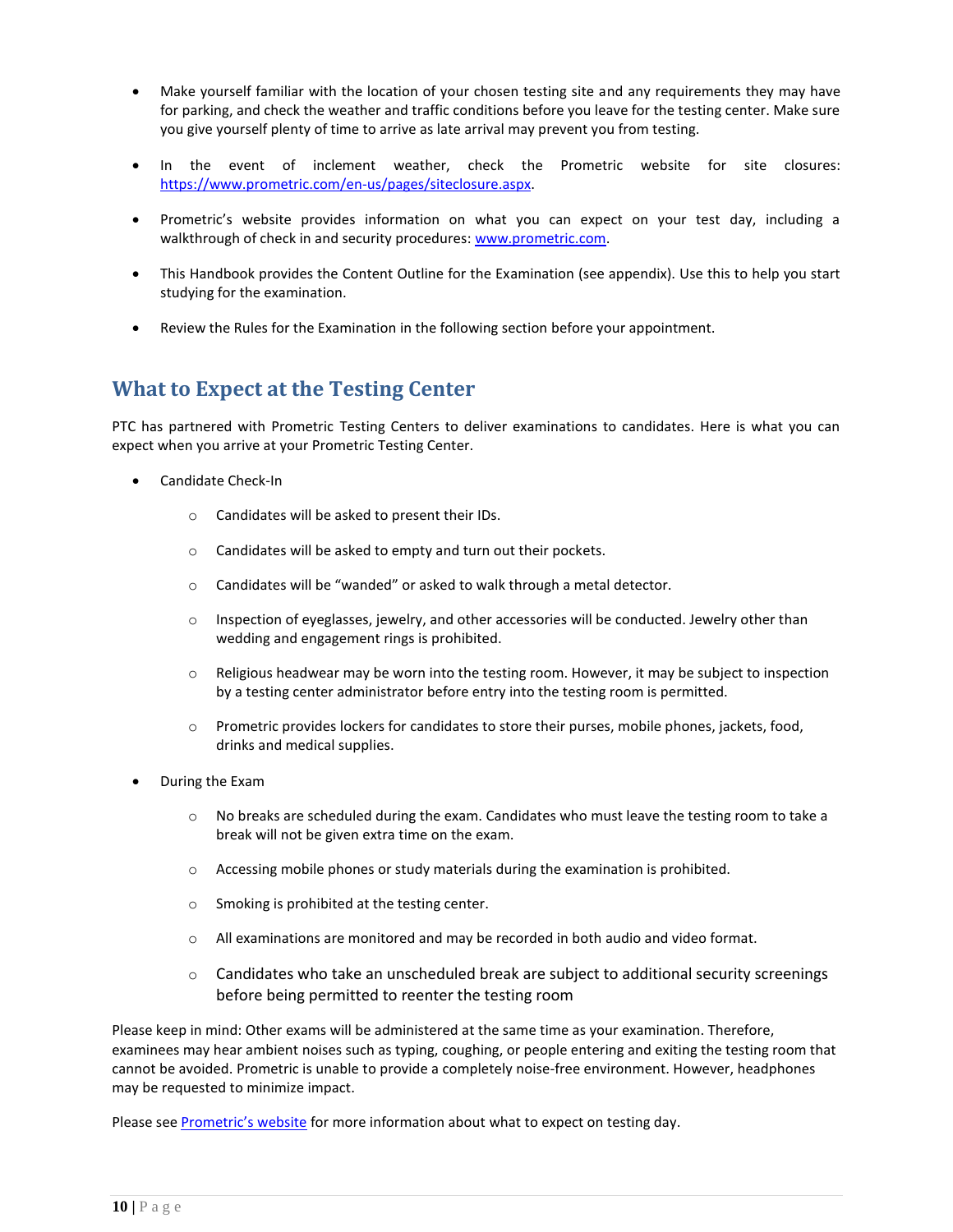# <span id="page-11-0"></span>**Rules for the Examination**

Please read the information below carefully. You are responsible for adhering to the examination rules while at the testing center.

- You must present your current driver's license, passport, or US Military ID at the testing center. Candidates without valid ID will **not** be permitted to test. Temporary or paper copies of your ID will not be accepted.
- No electronic devices that can be used to record, transmit, receive, or play back audio, photographic, text, or video content, including but not limited to, cell phones, laptop computers, tablets, Bluetooth devices; wearable technology (e.g., fitness/smart watches), media players, pagers, cameras, and voice recorders are permitted to be used and cannot be taken in the examination room. Prometric provides lockers for your personal items.
- All watches, including fitness/smart watches and similar devices, cannot be worn during the examination.
- No papers, books, or reference materials may be taken into or removed from the testing room.
- No questions concerning content of the examination may be asked during the examination session. The candidate should read carefully the directions that are provided on screen at the beginning of the examination session.
- Candidates are prohibited from leaving the testing room while their examination is in session, with the sole exception of going to the restroom.
- Bulky clothing, such as sweatshirts (hoodies), jackets, coats, and hats (except hats worn for religious reasons), as well as most types of jewelry, may not be worn while taking the examination. Proctors will ask you to remove such items and place them in your locker. Please see Prometric's statement on Test Center [Security](https://www.prometric.com/en-us/for-test-takers/pages/Test-Center-Security.aspx) for more information.
- No food or beverages are permitted inside the testing room. Leave these items in your assigned locker.

Contact PTC at (212) 356-0660 or [www.ptcny.com/contact](http://www.ptcny.com/contact) with any questions about the Examination Rules.

#### **VIOLATION OF ANY OF THE RULES LISTED ABOVE MAY LEAD TO FORFEITURE OF FEES, DISMISSAL FROM THE TESTING ROOM, AND CANCELLATION OF YUR TEST SCORES.**

### <span id="page-11-1"></span>**Report of Results**

Candidates will be notified by email within four (4) to six (6) weeks of the close of the testing period whether or not they have passed the Examination for Certified Professional Dog Trainer - Knowledge Assessed. This period allows for the psychometric and administrative review required to ensure accurate and reliable scores. Scores on the major areas of the examination and on the total examination will be reported. Successful candidates will also receive an e-certificate from the CCPDT.

# <span id="page-11-2"></span>**Examination Challenges**

It is the policy of the Certification Council for Professional Dog Trainers to provide every candidate with an opportunity to question the reliability, validity, and/or fairness of a test and its questions. Candidates may submit a complaint in writing to the CCPDT's administrative offices no later than fourteen (14) calendar days after taking the examination. Complaints and challenges must be communicated in writing and within this time frame. The CCPDT will NOT consider late challenges or complaints, or challenges or complaints not submitted in writing.

All challenges and complaints shall receive the CCPDT's full attention. The CCPDT shall investigate each challenge or complaint and acknowledge it in writing to the complainant.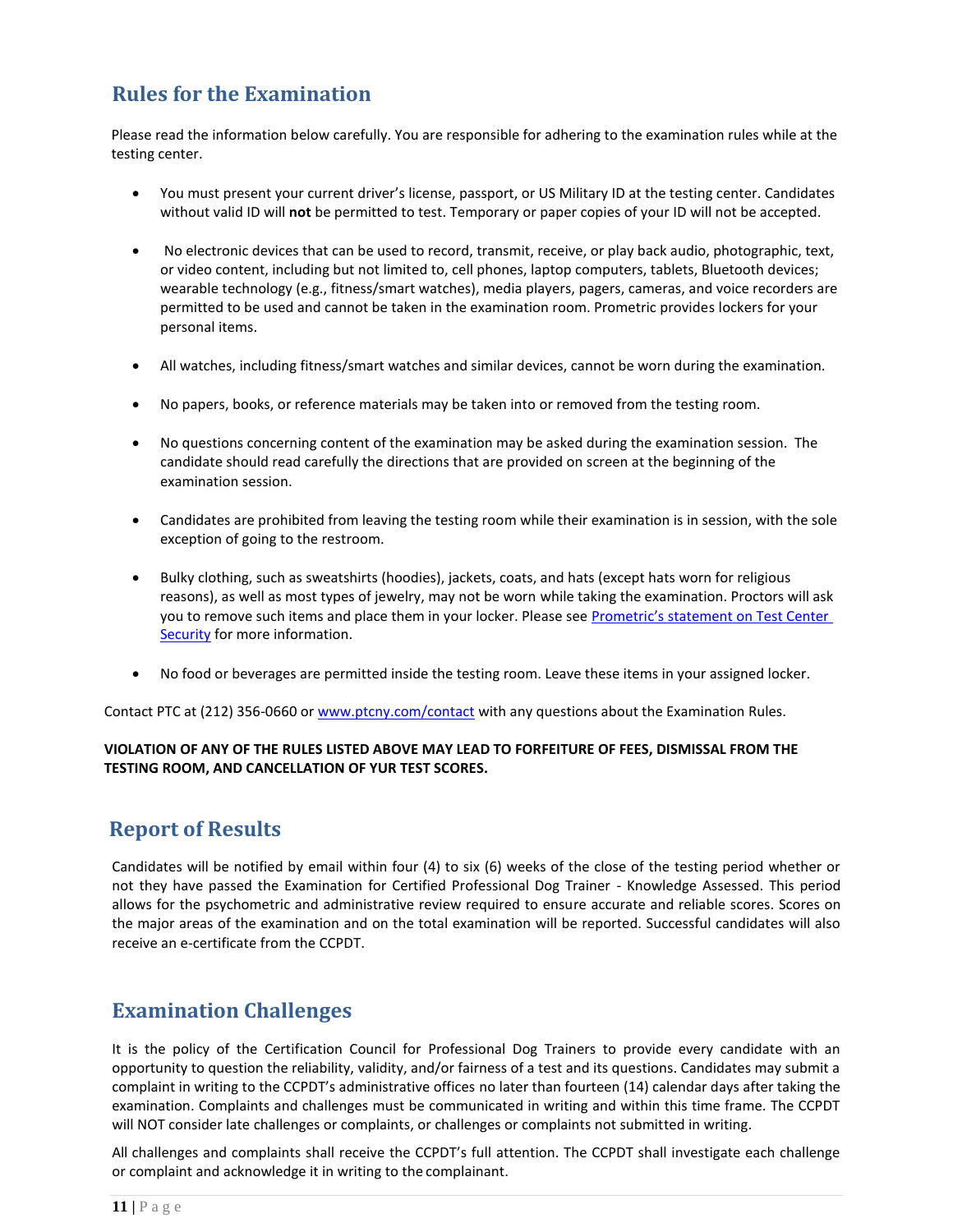### <span id="page-12-0"></span>**Re-examination**

The Examination for Certified Professional Dog Trainer - Knowledge Assessed may be taken as often as desired upon filing of a new application (including all application components as defined in Eligibility Requirements, above) and payment of the examination fee. There is no limit to the number of times the examination may be repeated.

# <span id="page-12-1"></span>**Confidentiality**

The CCPDT will release the individual test scores ONLY to the individual candidate and only by email to the email address on the application. Any questions concerning test results should be referred to the CCPDT or the Professional Testing Corporation.

In order to provide marketing assistance to our certified trainers, the CCPDT will publish on its website, in a searchable manner, the name, city, state, email address, and phone number of each of our certified trainers. If you do not wish to have your information publicly available on our website, please notify the CCPDT at any time and we will remove you from the listing.

### <span id="page-12-2"></span>**Content of Examination**

- 1. The Examination for Certified Professional Dog Trainer Knowledge Assessed is composed of objective multiple-choice items. There are 180 scored items on the exam, plus 20 pre-test items. Only the scored items count towards a candidate's final score. The pre-test items are randomly distributed throughout the exam and do not count towards a candidate's score. The pre-test items are being evaluated to determine if they perform well enough to be introduced as scored items on future examinations.
- 2. The content for the examination is described in the Content Outline in this Handbook.
- 3. The questions for the examination are obtained from individuals with expertise in dog training and are reviewed for construction, accuracy, and appropriateness by the CCPDT.
- 4. The CCPDT, with the advice and assistance of the Professional Testing Corporation, prepares the examination.
- 5. The Certification Examination for Professional Dog Trainers Knowledge Assessed will be weighted in approximately the following manner:

| <b>Instruction Skills</b> | 48% |
|---------------------------|-----|
| Animal Husbandry          | 4%  |
| Ethology                  | 7%  |
| Learning Theory           | 36% |
| Equipment                 | 5%  |

### <span id="page-12-3"></span>**Content Outline – CPDT-KA**

#### **I. Instruction**

- 1. Assess personal competency to begin and continue working with client
- 2. Obtain dog's history (health, home environment, training, behavior issues) from client
- 3. Ask client about the goals and expectations of training
- 4. Assess client's ability to implement training recommendations
- 5. Help client determine how to prioritize training goals
- 6. Advise client on appropriate breed/puppy selection
- 7. Determine when the work with client is concluded
- 8. Monitor people and dog interactions
- 9. Observe client training
- 10. Create a lesson plan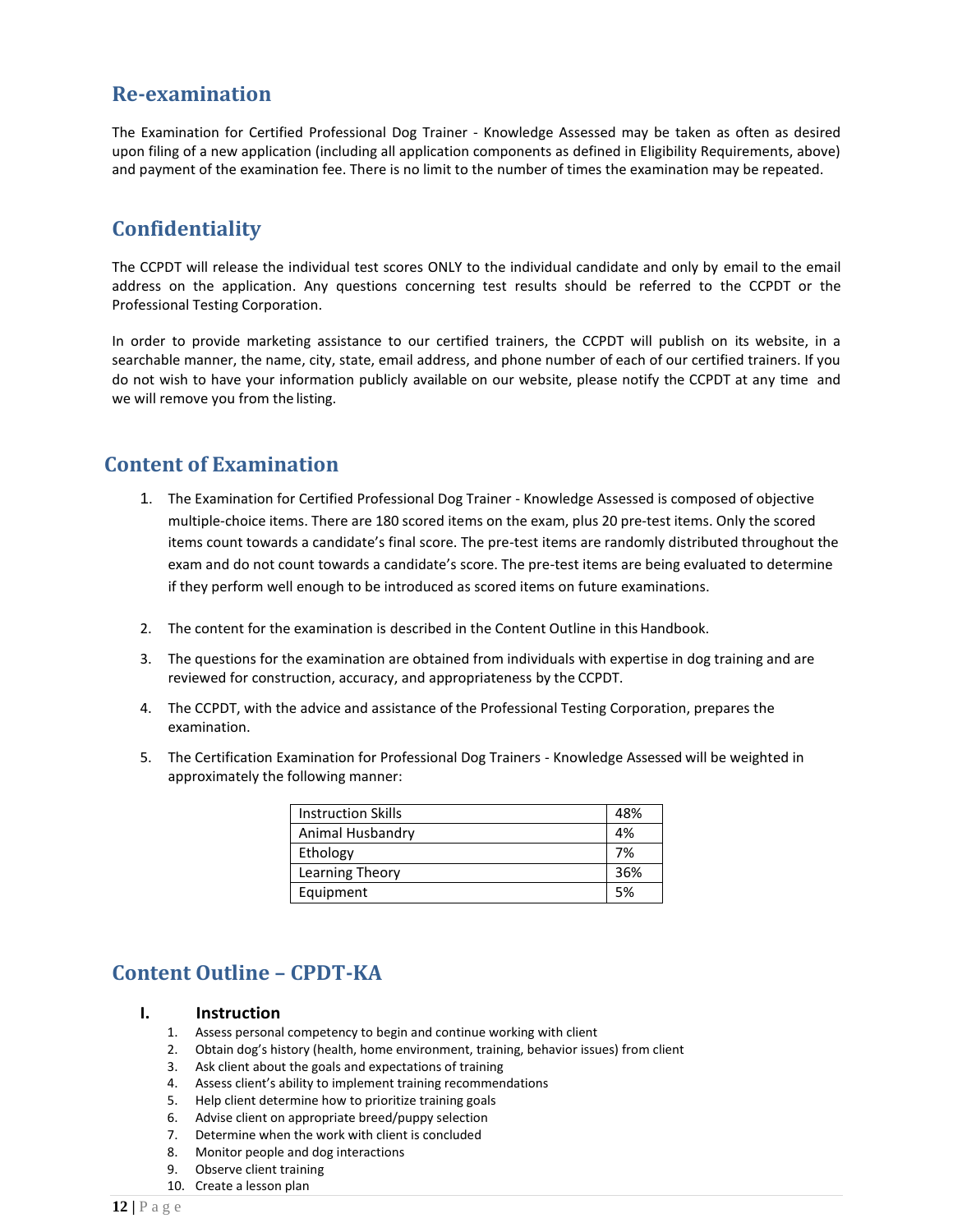- 11. Design a class curriculum
- 12. Develop a training plan
- 13. Set criteria for at-home practice
- 14. Collect data on training progress
- 15. Adjust training plan based on individual progress
- 16. Determine an appropriate follow-up schedule
- 17. Design a maintenance and management plan with a client
- 18. Teach a private lesson
- 19. Teach a group class
- 20. Provide feedback to a client
- 21. Teach client how to train a behavior
- 22. Teach client how to properly fit and use equipment
- 23. Teach client how to use voice as a training tool
- 24. Teach client how to identify, prevent, and respond to dangerous situations
- 25. Teach client how to prevent rehearsal of problem behavior
- 26. Teach client proper timing and delivery of reinforcers
- 27. Teach client to apply skills/techniques
- 28. Instruct client to maintain a training log
- 29. Explain a dog's body language to a client
- 30. Explain displacement behavior to a client
- 31. Teach client how to keep dog below emotional threshold
- 32. Teach client how to play with dog
- 33. Demonstrate to client how to countercondition and desensitize
- 34. Explain how developmental stages affect behavior
- 35. Explain prevention as a strategy
- 36. Explain management as a strategy
- 37. Teach stimulus discrimination (e.g. cues) and generalization
- 38. Use client-friendly terminology
- 39. Demonstrate empathy and compassion when giving feedback
- 40. Motivate client to participate in training
- 41. Explain the expected training or behavior outcome to a client
- 42. Arrive at a consultation/lesson prepared
- 43. Determine if client needs special assistance
- 44. Obtain a signed confidentiality release form from a client
- 45. Obtain informed consent from a client
- 46. Consult another animal professional
- 47. Explain client roles, rights and responsibilities
- 48. Explain policies to clients
- 49. Check training plan against humane hierarchy
- 50. Make a referral to another professional (e.g., vet behaviorist, lawyer, insurance agent)
- 51. Create a safe training environment
- 52. Manage the physical environment for optimal learning
- 53. Create emergency plans
- 54. Write a report for client about training findings
- 55. Conduct a follow-up session with a client
- 56. Take notes regarding each training session
- 57. Securely store client information
- 58. Adhere to state and local dog laws

#### **II. Animal Husbandry**

- 1. Obtain a copy of a dog's vaccination history
- 2. Obtain a veterinarian release, as appropriate, prior to a class or session
- 3. Have knowledge about contagious disease and transmission incanines
- 4. Have knowledge about general health and wellbeing of canines
- 5. Identify action patterns/motor programs

#### **III. Ethology**

- 1. Perform a behavior/temperament evaluation
- 2. Identify canine species-specific behavior
- 3. Assess bite level/severity of bite
- 4. Assess/interpret dog vocal signals
- 5. Assess/interpret canine body language
- 6. Observe a training or behavior problem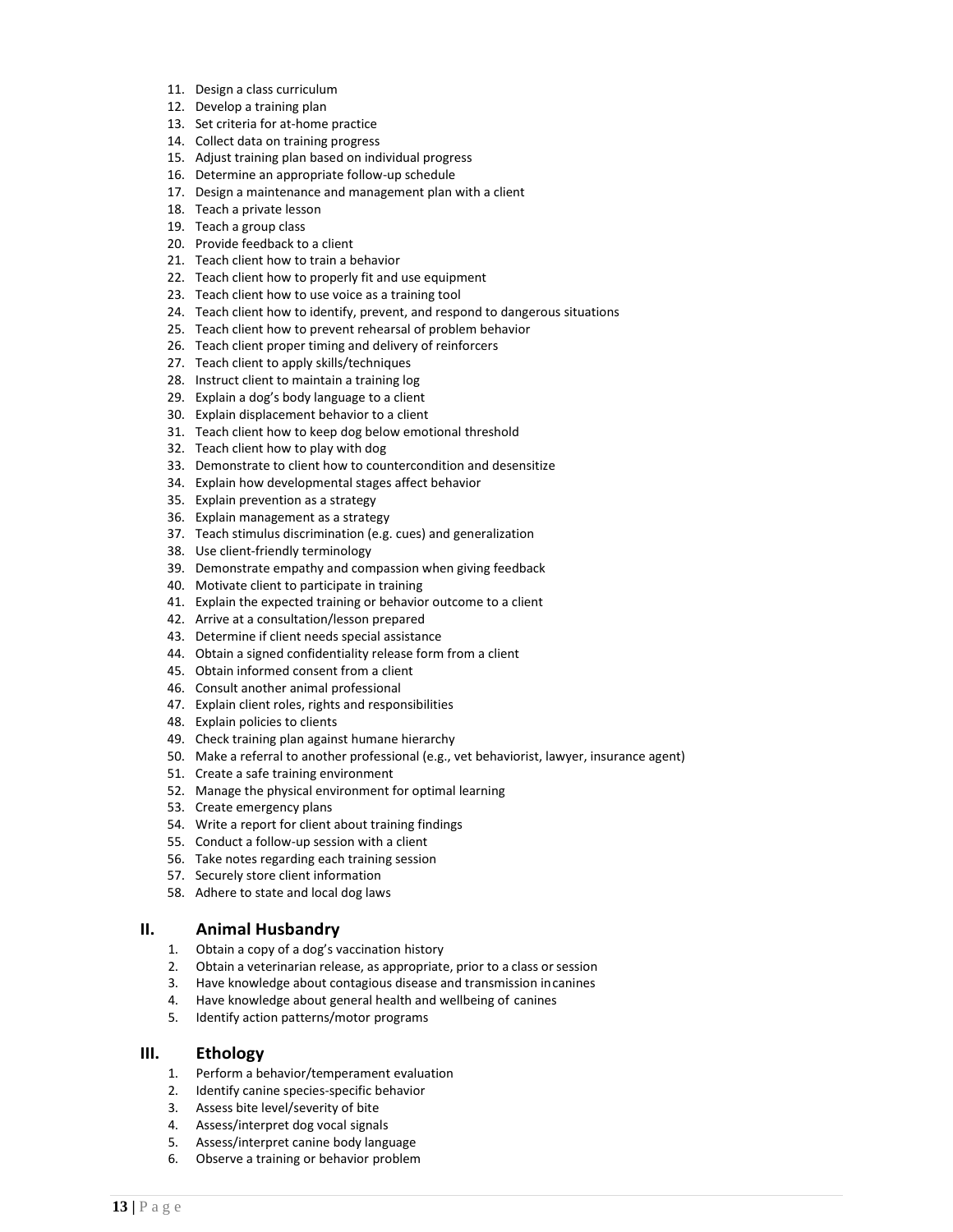#### **IV. Learning Theory**

- 1. Identify antecedents, behavior, consequence sequences
- 2. Evaluate effectiveness of training plan
- 3. Define a behavior as observable, measurable, and reproducible
- 4. Identify appropriate reinforcers for a dog
- 5. Identify appropriate punishers for a dog
- 6. Assess predictability, frequency, and intensity of behavior
- 7. Set measurable goals
- 8. Identify an appropriate alternative behavior
- 9. Lure a behavior
- 10. Shape a behavior
- 11. Chain behaviors
- 12. Use targeting to obtain a behavior
- 13. Use body blocking to obtain a behavior
- 14. Capture a behavior
- 15. Physically mold behavior
- 16. Prompt behavior
- 17. Fade a lure or prompt
- 18. Use flooding to change behavior
- 19. Use positive reinforcement to modify behavior
- 20. Use negative reinforcement to modify behavior
- 21. Use positive punishment to modify behavior
- 22. Use negative punishment to modify behavior
- 23. Use extinction to modify behavior
- 24. Use counterconditioning and desensitization to modify behavior
- 25. Use continuous reinforcement schedule
- 26. Use a fixed ratio reinforcement schedule
- 27. Use an intermittent ratio reinforcement schedule
- 28. Use a fixed reinforcement interval schedule
- 29. Use an intermittent interval reinforcement schedule
- 30. Use a differential reinforcement schedule
- 31. Use deprivation for behavior change
- 32. Eliminate antecedents to modify behavior

#### **V. Equipment**

- 1. Select equipment needed for training
- 2. Make physical and mental enrichment recommendations
- 3. Properly fit and use training equipment
- 4. Select appropriate training and management equipment
- 5. Use decoy animals (e.g. dogs, cats)

# <span id="page-14-0"></span>**Sample Examination Questions**

In the following questions, choose the one best answer.

- 1.) If an owner calls before class and says that his puppy has had diarrhea for the past two days, the trainer should
	- 1. advise the owner to put the puppy on a blanddiet.
	- 2. instruct the owner to immediately take the puppy to the vet.
	- 3. tell the owner not to bring the puppy to class and to call itsveterinarian.
	- 4. ask the owner for more details to determine whether the puppy should come toclass.
- 2.) Which of the following information would be most important to obtain before a dog comes to class?
	- 1. Owner's training goals
	- 2. Dog's previous training
	- 3. Dog's vaccination and behavior history
	- 4. Dog's breed, age, and reproductive status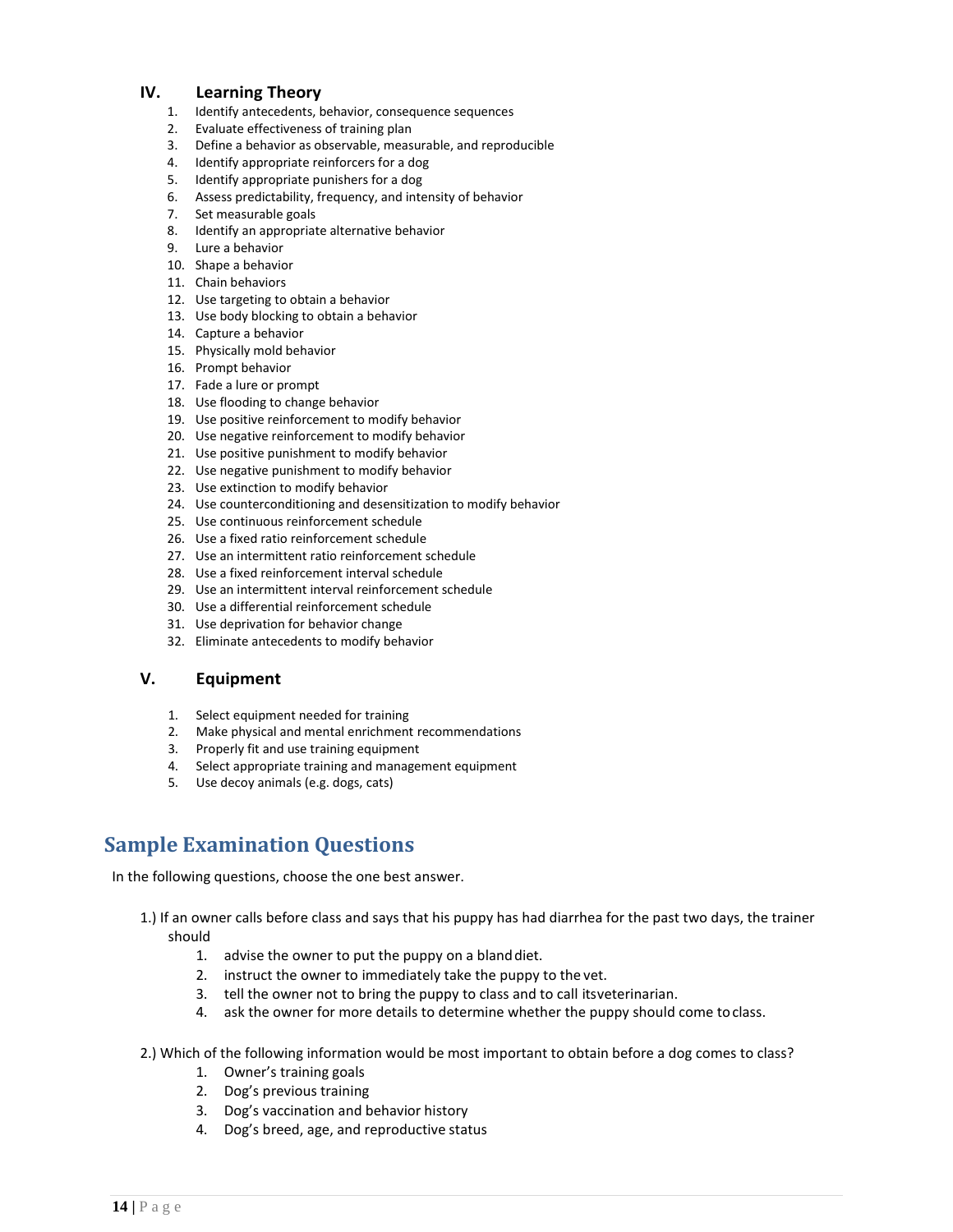- 3.) A slip collar should not be left on an unsupervised dog because
	- 1. the collar may loosen and slip off the dog.
	- 2. the dog may catch the collar on something and strangle.
	- 3. it is difficult to put identification tags on this type of collar.
	- 4. the dog can only tolerate the collar for a short period oftime.
- 4.) Which outcome is expected when an unpleasant stimulus is removed following a response?
	- 1. Positive punishment
	- 2. Negative punishment
	- 3. Positive reinforcement
	- 4. Negative reinforcement
- 5.) How should a dog trainer aid an owner with limited mobility?
	- 1. Tell the owner to bring someone to assist during class
	- 2. Refer owner to a colleague with experience training assistance dogs
	- 3. Discuss a variety of options and agree on reasonable accommodations
	- 4. Recommend board and train, giving the dog back to the owner with instructions
- 6.) A frightened dog may display which of the following behaviors?
	- 1. Mounts owner or dogs during playtime
	- 2. Instigates "keep away" with other dogs
	- 3. Wags tail with ears set neutrally on head
	- 4. Scans facility and does not focus on owner

7.) Which of the following is the most appropriate type of equipment for a dog with a collapsed trachea?

- 1. Prong collar
- 2. Body harness
- 3. Breakaway collar
- 4. Limited slip collar
- 8.) Which of the following conditions is common in large, deep-chested breeds and is associated with exercise, excessive food and water intake, and/or stress?
	- 1. Heat stroke
	- 2. Hip dysplasia
	- 3. Gastric torsion
	- 4. Thyroid disease

**CORRECT ANSWERS TO SAMPLE QUESTIONS**

1.3; 2.3; 3.2; 4.4; 5.3; 6.4; 7.2; 8.3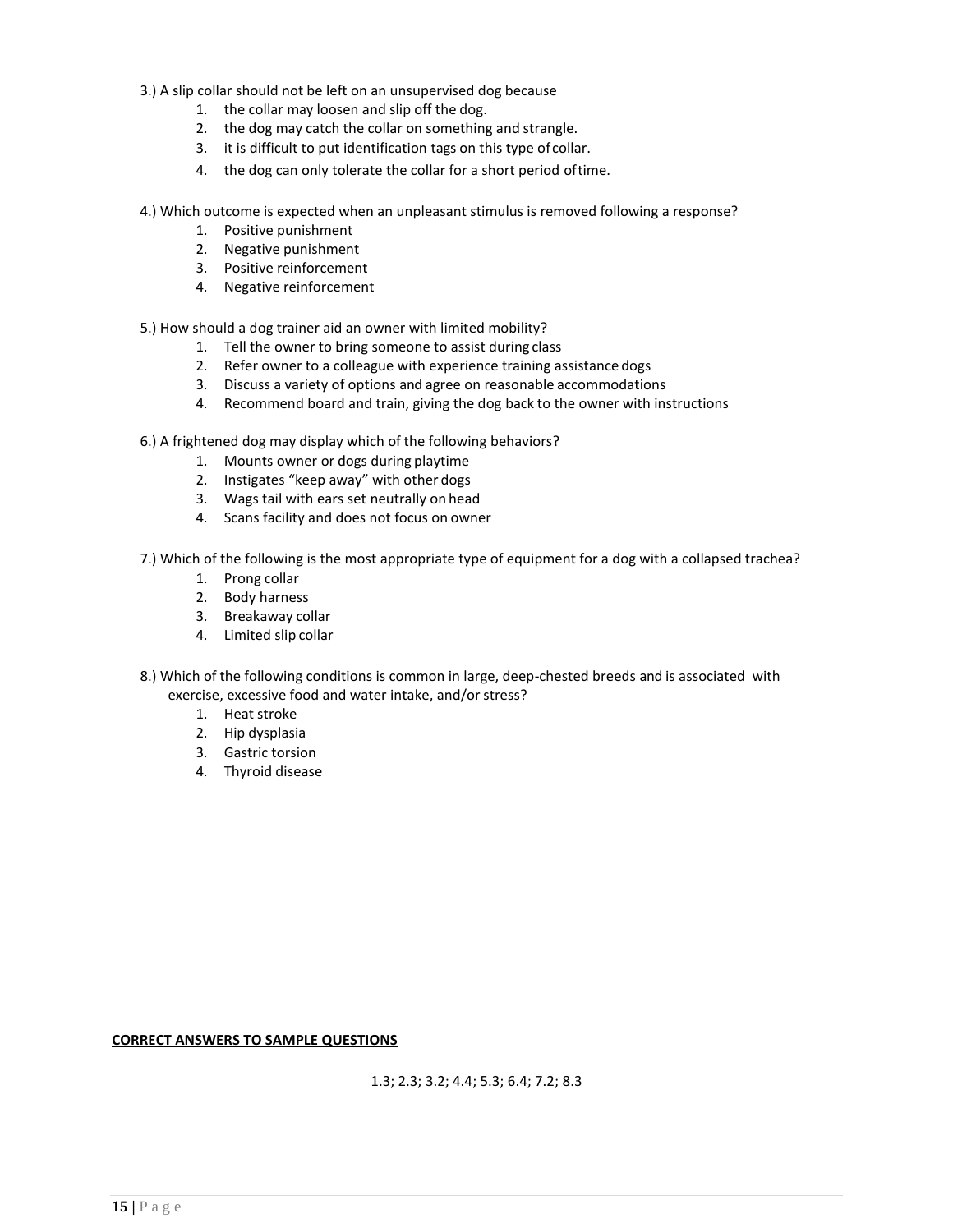### <span id="page-16-0"></span>**References**

The following list of references may be helpful in preparing for the examination. This list does not attempt to include all acceptable references nor is it suggested that the Examination for Certified Professional Dog Trainer - Knowledge Assessed is necessarily based on these references.

#### **Instruction**

#### **Books**

Alexander, Melissa C. (2003). Click for Joy. Sunshine Books.

Barry, Jim. (2008). The Ethical Dog Trainer: A Practical Guide for Canine Professionals. Dogwise Publishing.

Dunbar, Ian. (2003). Doctor Dunbar's Good Little Dog Book. (3rd ed.) James & Kenneth Publishers.

Killion, Jane. (2007). When Pigs Fly! Training Success with Impossible Dogs. Dogwise Publishing.

Martin, Kenneth & Debbie. (2011). Puppy Start Right: Foundation Training for the Companion Dog. Sunshine Books.

Miller, Pat. (2008). Play with Your Dog. Dogwise Publishing.

Ryan, Terry. (2008). Coaching People to Train Their Dogs. (2nd ed.) Legacy Canine.

Smith, Cheryl S. (2007). Visiting the Dog Park: Having Fun, Staying Safe. Dogwise Publishing.

Wilde, Nicole. (2003). It's Not the Dogs, It's the People! A Dog Trainer's Guide to Training Humans. Phantom Publishing.

Yin, Sophia. (2011). Perfect Puppy in 7 Days: How to Start Your Puppy Off Right. CattleDog Publishing.

#### **DVDs**

Donaldson, Jean. (2007). Perfect Paws in 5 Days - featuring Jean Donaldson's Modern Dog Training Methods. Perfect Paws Productions.

Sdao, Kathy. (2012). What Not to Err: Training Mistakes that Create Headaches for Dogs. Tawzer Dog LLC.

#### **Animal Husbandry**

#### **Books**

Eldredge, Debra, Carlson, L., Carlson, D., Giffin, J., Adelman, B. (2007). Dog Owner's Home Veterinary Handbook (4th ed.) Turner Publishing Company.

#### **Ethology**

#### **Books**

Aloff, Brenda (2005). Canine Body Language - A Photographic Guide - Interpreting the Native Language of the Domestic Dog. Dogwise Publishing.

Bradshaw, John. (2011). Dog Sense: How the New Science of Dog Behavior Can Make You a Better Friend to Your Pet. Basic Books.

Coppinger, Raymond & Lorna. (2001). Dogs: A Startling New Understanding of Canine Origin, Behavior & Evolution. Scribner.

Handelman, Barbara. (2008). Canine Behavior: A Photo Illustrated Handbook. Dogwise Publishing.

McConnell, Patricia B. (2003). The Other End of the Leash: Why We Do What We Do Around Dogs. Ballantine Books.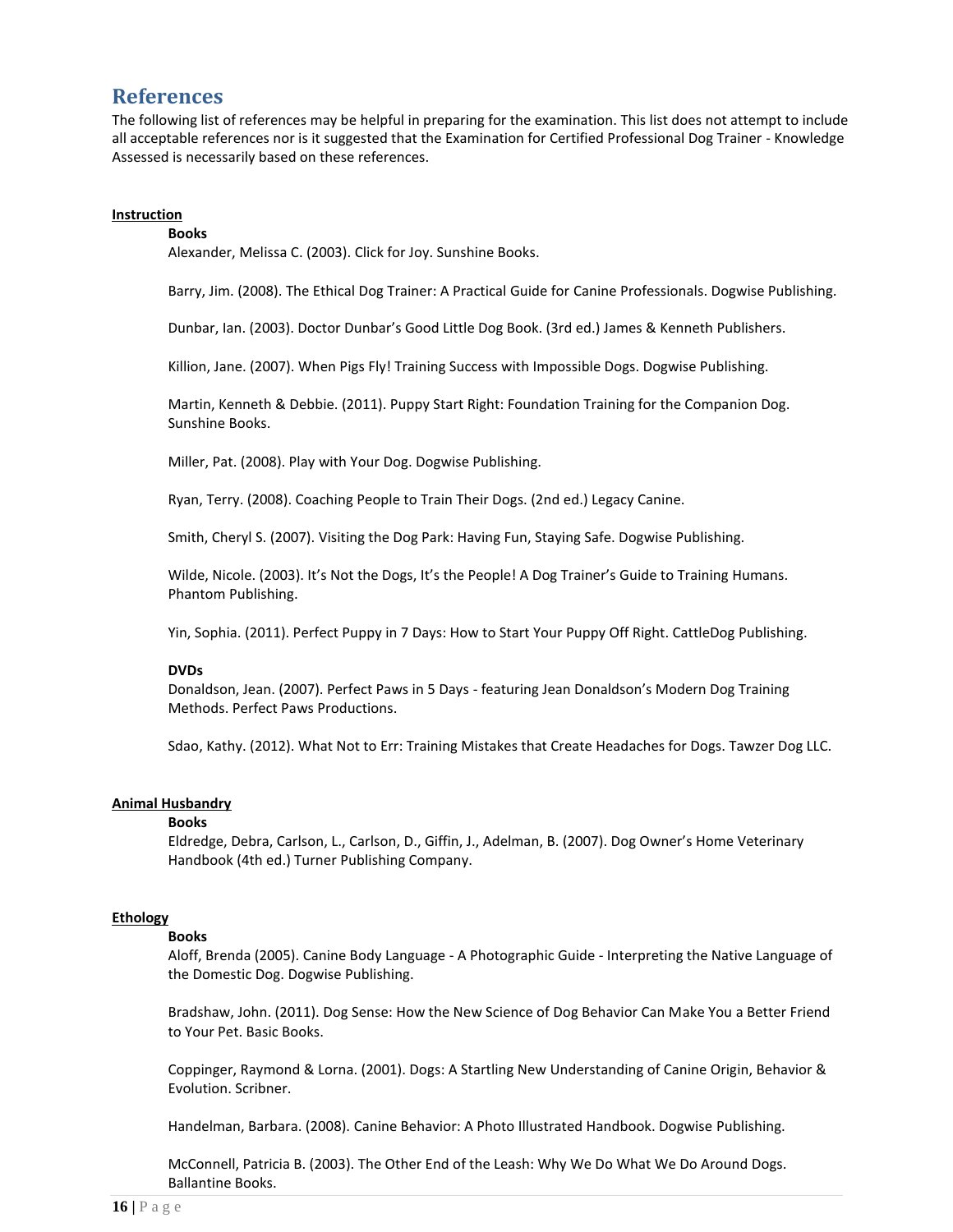#### **DVDs**

Byrnes, Carol A. (2008). What is My Dog Saying? : Canine Communication 101. Diamonds in the Ruff.

Hetts, Suzanne & Estep, Daniel. (2004). Fundamentals of Canine Behavior. Island Dog Press.

Hetts, Suzanne & Estep, Daniel. (2013). Canine Body Postures: The Professional's Video Guide to Understanding the Body Language of Dogs. Animal Care Technologies, Inc.

#### **Learning Theory**

#### **Books**

Burch, Mary & Bailey, Jon. (1999). How Dogs Learn. Howell Book House.

Donaldson, Jean. (2013). The Culture Clash: A Revolutionary New Way to Understanding the Relationship Between Humans and Domestic Dogs. (2nd ed.) Dogwise Publishing.

Miller, Pat. (2008). The Power of Positive Dog Training. (2nd ed.) Howell Book House.

Pryor, Karen. (2006). Don't Shoot the Dog! : The New Art of Teaching and Training. (3rd ed.) Ringpress Books.

Reid, Pamela J. (1996). Excel-Erated Learning: Explaining in Plain English How Dogs Learn and How Best to Teach Them. James & Kenneth Publishers.

Rogerson, John. (2011). The Dog Vinci Code. John Blake Publishers.

Sondermann, Christina. (2008). Playtime for Your Dog: Keep Him Busy Throughout the Day. Cadmos Publishing.

Yin, Sophia. (2010). How to Behave So Your Dog Behaves. (2nd ed.) T.H.F. Publications, Inc.

#### **DVDs**

Bailey, Bob. (2006). The Fundamentals of Animal Training. Dog Sports Video.

Sdao, Kathy. (2009). Get Smart About Training. Tawzer Dog LLC.

#### **Equipment**

#### **Books**

Ganley, Dee, Bond, C. & Theriault, D. (Eds.) (2008). Changing People, Changing Dogs: Positive Solutions for Difficult Dogs. Dogwise Publishing.

Tucker, Maggie Tai. (2001). Professional Standards for Dog Trainers: Effective, Humane Principles. Delta Society.

Weinberg, Dani. (2006). Teaching People Teaching Dogs - Insights and Ideas for Instructors. Howln Moon Press.

#### **Online Videos**

Animal Behavior Resources Institute. https:/[/www.youtube.com/user/ABRIAnimalBehavior/ :](http://www.youtube.com/user/ABRIAnimalBehavior/) Conditioning an Emotional Response by Jean Donaldson; Fitting the Gentle Leader by Becky Shultz, BA; Fitting the Easy Walk Harness by Janet Velenovsky, CPDT-KA, CDBC, KPA CTP, ACCBC; Tips for Using the Easy Walk Harness by Janet Velenovsky, CPDT-KA, CDBC, KPA CTP, ACCBC.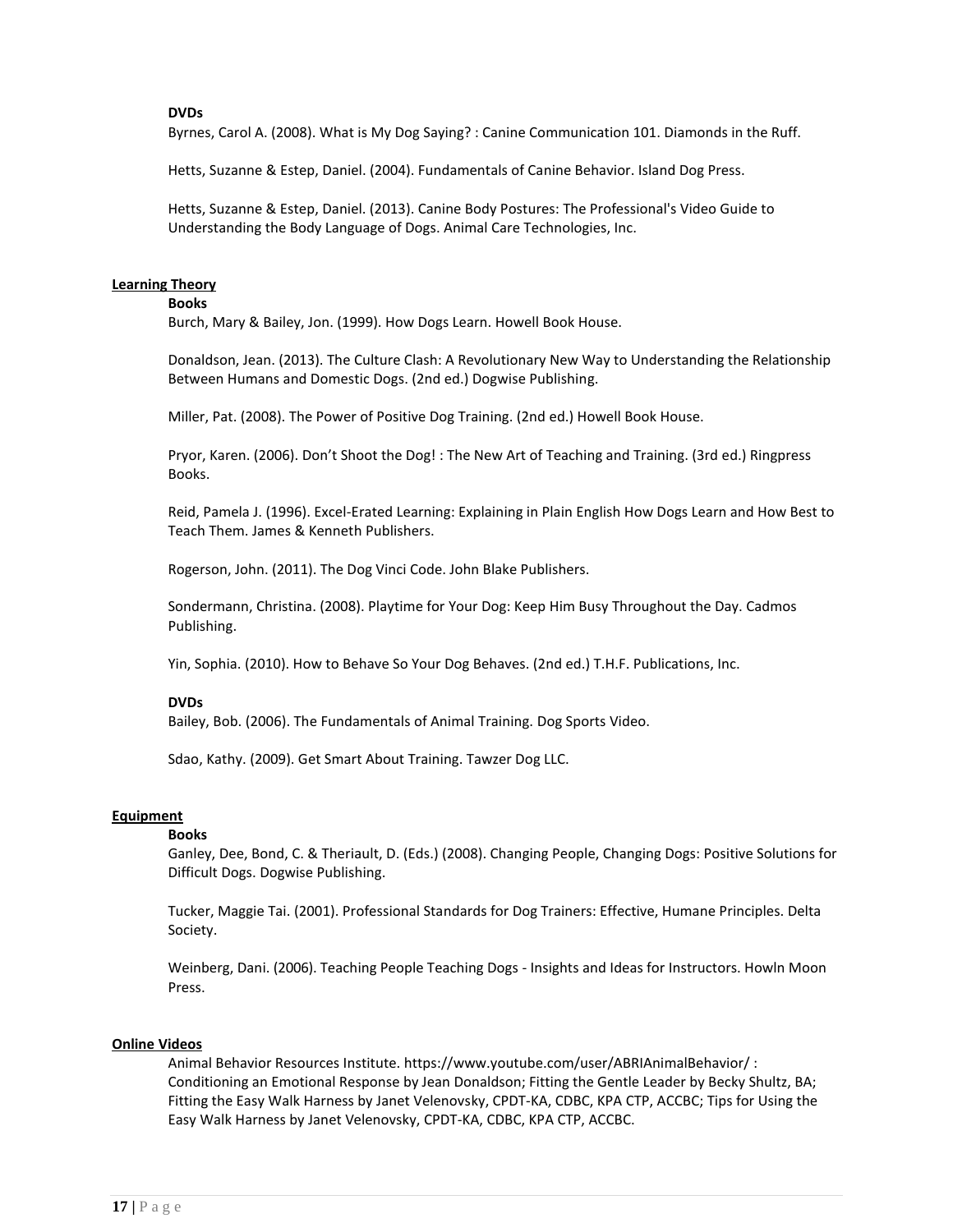#### **Additional Animal Behavior & Training Resources**

#### **Books**

Chance, Paul. (2013). Learning and Behavior. (7th ed.) Cengage Learning.

Pryor, Karen. (2002). Click! For Life - Clicker Training for the Shelter Environment A Working Guide. Karen Pryor Clicker Training.

Sternberg, Sue. (2002). Great Dog Adoptions, A Guide for Shelters. Latham Foundation Press.

Sternberg, Sue. (2003). Successful Dog Adoption. Howell Book House.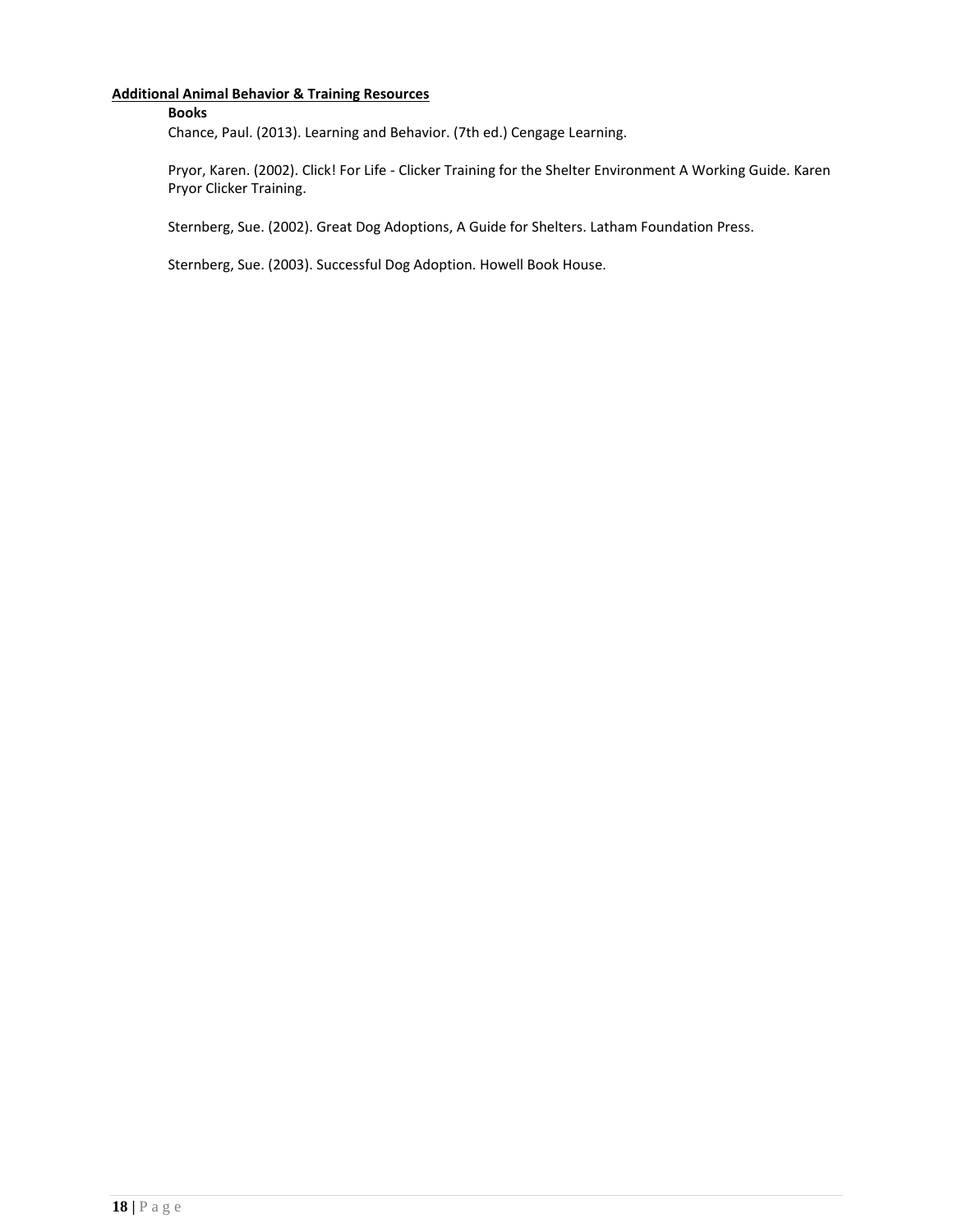# **Application of the Least Intrusive Minimally Aversive (LIMA) Effective Behavior Intervention and the Humane Hierarchy**

#### **What Is LIMA?**

"LIMA" is an acronym for the phrase "least intrusive, minimally aversive." LIMA describes a trainer or behavior consultant who uses the least intrusive, minimally aversive strategy out of a set of humane and effective tactics likely to succeed in achieving a training or behavior change objective. LIMA adherence also requires consultants to be adequately educated and skilled in order to ensure that the least intrusive and aversive procedure is used.[1]

LIMA does not justify the use of punishment in lieu of other effective interventions and strategies. In the vast majority of cases, desired behavior change can be affected by focusing on the animal's environment, physical wellbeing, and operant and classical interventions such as differential reinforcement of an alternative behavior, desensitization, and counter-conditioning.

#### **LIMA Is Competence-Based**

LIMA requires trainers/consultants to work to increase the use of positive reinforcement and eliminate the use of punishment when working with animal and human clients. In order to ensure best practices, consultants should pursue and maintain competence in animal behavior consulting and training through continuing education, and hands-on experience. Consultants should not advise on problems outside the recognized boundaries of their competencies and experience. [2]

#### **Positive Reinforcement and Understanding the Learner**

Positive reinforcement should be the first line of teaching, training, and behavior change program considered, and should be applied consistently. Positive reinforcement is associated with the lowest incidence of aggression, attention seeking, avoidance, and fear in learners. [3]

Only the learner determines what may be reinforcing. It is crucial that the consultant understands and has the ability to appropriately apply this principle. This fact may mean that the consultant assesses any handling, petting, food, tool, and environment each time the learner experiences them. Consultant bias must not determine the learner's experience. The measure of each stimulus is whether the learner's target behavior is strengthening or weakening, not the consultant's intent or preference.

#### **Systematic Problem Solving and Strategies**

The trainer/consultant is responsible for ensuring learner success through a consistent, systematic approach that identifies a specific target behavior, the purpose of that behavior, and the consequences that maintain the behavior.

A variety of learning and behavior change strategies may come into play during a case. Ethical use of this variety always depends on the trainer/consultant's ability to adequately problem solve and to understand the impact of each action on the learner, as well as sensitivity toward the learner's experience.

#### **Preventing Abuse**

We seek to prevent the abuses and potential repercussions of inappropriate, poorly applied, and inhumane uses of punishment and of overly-restrictive management and confinement strategies. The potential effects of punishment can include aggression or counter-aggression; suppressed behavior (preventing the consultant from adequately reading the animal); increased anxiety and fear; physical harm; a negative association with the owner or handler; increased unwanted behavior; and, new, unwanted behaviors. [4]

#### **Choice and Control for the Learner**

LIMA guidelines require that trainer/consultants always offer the learner as much control and choice as possible. Trainer/consultants must treat each individual of any species with respect and awareness of the learner's individual nature, preferences, abilities, and needs. [5]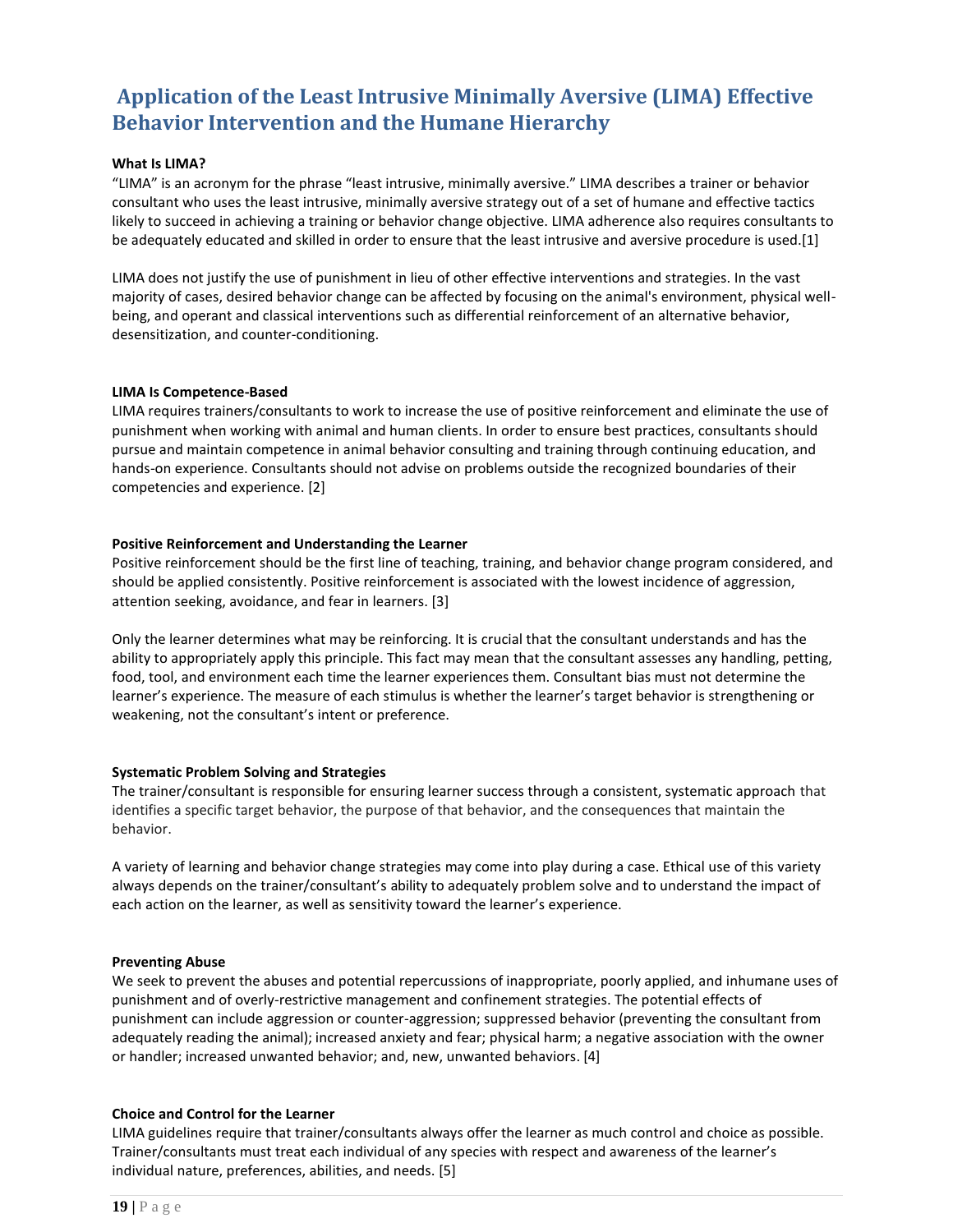#### **What Do You Want the Animal TO do?**

We focus on reinforcing desired behaviors, and always ask the question, "What do you want the animal TO do?" Relying on punishment in training does not answer this question, and therefore offers no acceptable behavior for the animal to learn to replace the unwanted behavior. These LIMA guidelines do not justify the use of aversive methods and tools including, but not limited to, the use of electronic, choke or prong collars in lieu of other effective positive reinforcement interventions and strategies.

When making training and behavior modification decisions, trainers/consultants should understand and follow the *Humane Hierarchy of Behavior Change – Procedures for Humane and Effective Practices*, outlined in the diagram [6]

For these reasons, we, strongly support the humane and thoughtful application of LIMA protocols, and we applaud those individuals and organizations working with animals and humans within LIMA guidelines.

#### **Purpose**

The Humane Hierarchy serves to guide professionals in their decision-making process during training and behavior modification. Additionally, it assists owners and animal care professionals in understanding the standard of care to be applied in determining training practices and methodologies and the order of implementation for applying those training practices and methodologies.

#### **Hierarchy of Procedures for Humane and Effective Practice**

**1. Health, nutritional, and physical factors: Ensure that any indicators for possible medical, nutritional, or health factors are addressed by a licensed veterinarian. The consultant should also address potential factors in the physical environment.**

**2. Antecedents: Redesign setting events, change motivations, and add or remove discriminative stimuli (cues) for the problem behavior.**

**3. Positive Reinforcement: Employ approaches that contingently deliver a consequence to increase the probability that the desired behavior will occur.**

**4. Differential Reinforcement of Alternative Behavior: Reinforce an acceptable replacement behavior and remove the maintaining reinforcer for the problem behavior.**

- **5. Negative Punishment, Negative Reinforcement, or Extinction (these are not listed in any order of preference): a) Negative** *Punishment***– Contingently withdraw a positive reinforcer to reduce the probability that the problem behavior will occur.**
	- **b) Negative** *Reinforcement***– Contingently withdraw an aversive antecedent stimulus to increase the probability that the right behavior will occur.**
	- **c) Extinction – Permanently remove the maintaining reinforcer to suppress the behavior or reduce it to baseline levels.**

**6. Positive Punishment: Contingently deliver an aversive consequence to reduce the probability that the problem behavior will occur.**

#### **Useful Terms**

Intrusiveness refers to the degree to which a procedure affects the learners control. With a less intrusive procedure, a learner retains more control. The goal of LIMA is for its trainers/consultants to determine and use the least intrusive effective intervention which will effectively address the target behavior. In the course of an experienced consultant's practice, he or she may identify a situation in which a relatively more intrusive procedure is necessary for an effective outcome. In such a case, a procedure that reduces the learner's control may be the least intrusive, effective choice.

Additionally, wellness is always positioned as the first step of the hierarchy to ensure that a trainer/consultant does not implement a learning solution for behavior problems due to pain or illness. The hierarchy is a cautionary tool to reduce both dogmatic rule following and practice by familiarity or convenience. It offers an ethical checkpoint for consultants to carefully consider the process by which effective outcomes can be most humanely achieved on a case-by-case basis. The hierarchy is intended to be approached in order for each case. Rationale like,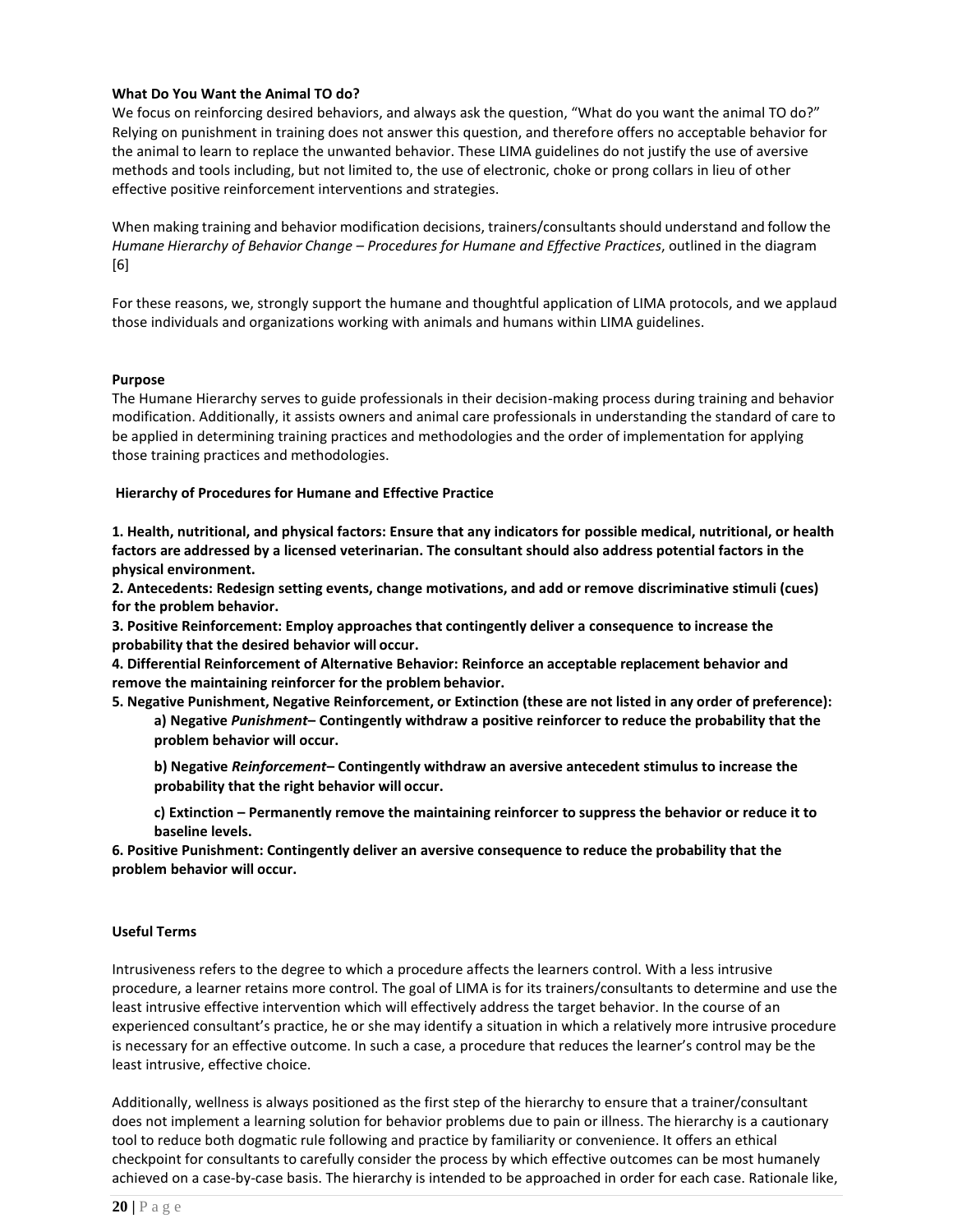"It worked with the last case!" is not appropriate. The evaluation and behavior change program of every animal should be a study of the individual (i.e., individual animal, setting, caregiver, etc.). Changing behavior is best understood as a study of one.



#### **Hierarchy of Behavior-Change Procedures** Most Positive, Least Intrusive Effective Intervention

#### **References:**

[1] Steven Lindsay, Handbook of Applied Dog Behavior and Training Vol 3 pgs. 29 & 726.

[2] Per the IAABC, APDT, and CCPDT Code of Ethics Principle 3.7

[3] "[The] use of positive reinforcement alone was associated with the lowest mean scores (attention- seeking score 0.33; fear (avoidance) score 0.18; aggression score 0.1). The highest mean attention- seeking score (0.49) was found in dogs whose owners used a combination of positive reinforcement and negative reinforcement. The highest mean avoidance score (0.31) was found in dogs whose owners useda combination of all categories of training method. Owners using a combination of positive reinforcement and positive punishment had dogs with the highest mean aggression score (0.27)." Emily

J. Blackwell, Caroline Twells, Anne Seawright, Rachel A. Casey, The relationship between training methods and the occurrence of behavior problems, as reported by owners, in a population of domestic dogs, Journal of Veterinary Behavior: Clinical Applications and Research, Volume 3, Issue 5, September–October 2008, Pages 207-217, ISSN 1558-7878, [http://dx.doi.org/10.1016/j.jveb.2007.10.008.](http://dx.doi.org/10.1016/j.jveb.2007.10.008)

[4] See avsabonline.org • Hutchinson RR. 1977. By-products of aversive control. In: Honig WK, Staddon JER, eds. Handbook of Operant Behavior. Englewood Cliffs, NJ: Prentice-Hall: 415-431.• Azrin NH. 1960.Effects of punishment intensity during variable-interval reinforcement. J Exp Anal Behav 3: 123-142.• Azrin NH, Holz WC, Hake DR. 1963. Fixed-ratio punishment. J Exp Anal Behav 6: 141-148. • Pauli AM, Bentley E, Diehl AK, Miller PE. 2006. Effects of the application of neck pressure by a collar or harness onintraocular pressure in dogs. J Am Anim Hosp Assoc 42(3): 207-211. • Drobatz KJ, Saunders HM, Pugh CR, Hendricks JC. 1995. Noncardiogenic pulmonary edema in dogs and cats: 26 cases (1987-1993). J AmVet Med Assoc 206: 1732-1736. • Azrin NH, Rubin HB, Hutchinson RR. 1968. Biting attack by rats in response to aversive shock. J Exp Anal Behav 11: 633- 639

[5] Brambell's Five Freedoms, used as animal and human welfare guidelines:

[6] S. Friedman, What's Wrong with this Picture? Effectiveness is Not Enough, APDT Journal March/April2010

Please direct any questions regarding this standard of care to our administrator at **board@ccpdt.org**.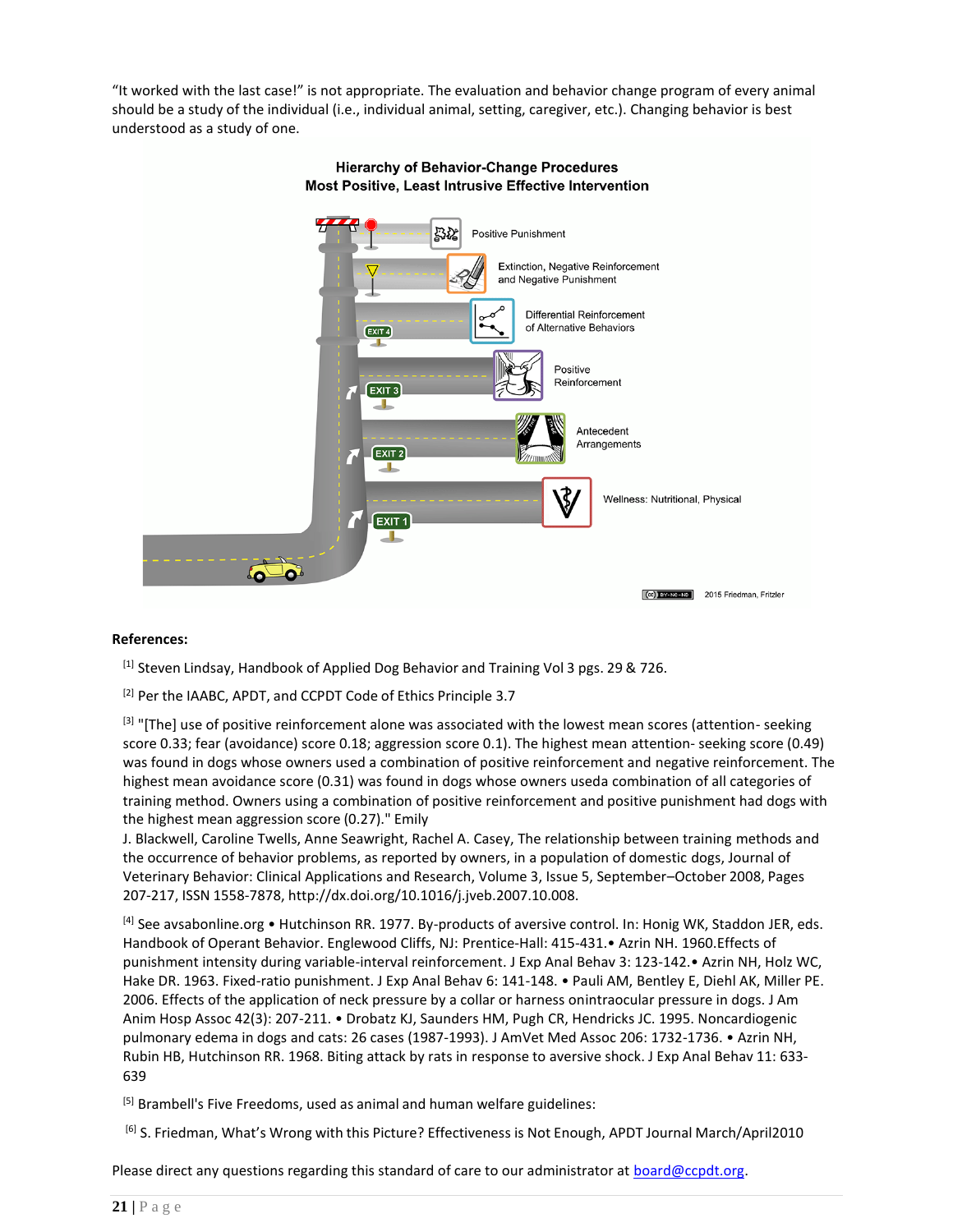# <span id="page-22-0"></span>**Position Statement: Electronic Collars and the Humane Hierarchy**

The Certification Council for Professional Dog Trainers (CCPDT) recognizes that there are many disciplines in the world of dog training. The CCPDT does not limit its certificant profile to one type of dog trainer or one type of training discipline. With that understanding, the CCPDT does not forbid the use of electronic collars that are used within the constraints of the Humane Hierarchy. (Please see the position statement on the Application of the Humane Hierarchy found in this handbook and a[t www.ccpdt.org\)](http://www.ccpdt.org/)

The CCPDT believes that the administration of an electric stimulus during training should only be used after all other training options have been considered and rejected. A CCPDT certificant should never authorize or employ the use of electric stimulation as an initial training option. We strongly believe that the use of an electronic collar should be the last form of training considered before its use.

A CCPDT certificant is expected to exhaust all other training strategies before considering the use of an electronic collar. The CCPDT certificant should attempt or carefully rule out the following training strategies prior the use of electrical stimulation:

Changes in antecedent stimuli Positive reinforcement of alternative behaviors A comprehensive program of counter conditioning and desensitization Negative punishment Negative reinforcement Consultations with other behavior professionals for alternative training suggestions

In the event that a CCPDT certificant determines that an electronic collar is the appropriate course of action for a particular dog, that trainer should never apply more than one electronic stimulation to a dog at the same time. Furthermore, the electronic stimulation should never be administered to any location other than the neck of the dog.

A CCPDT certificant who violates these directives in this position statement risks losing his or her certification. A certificant who loses his or her certification as the result of violating the directives in this position statement will have his or her name published on our website with the reason for the decertification.

Amended 5/23/2014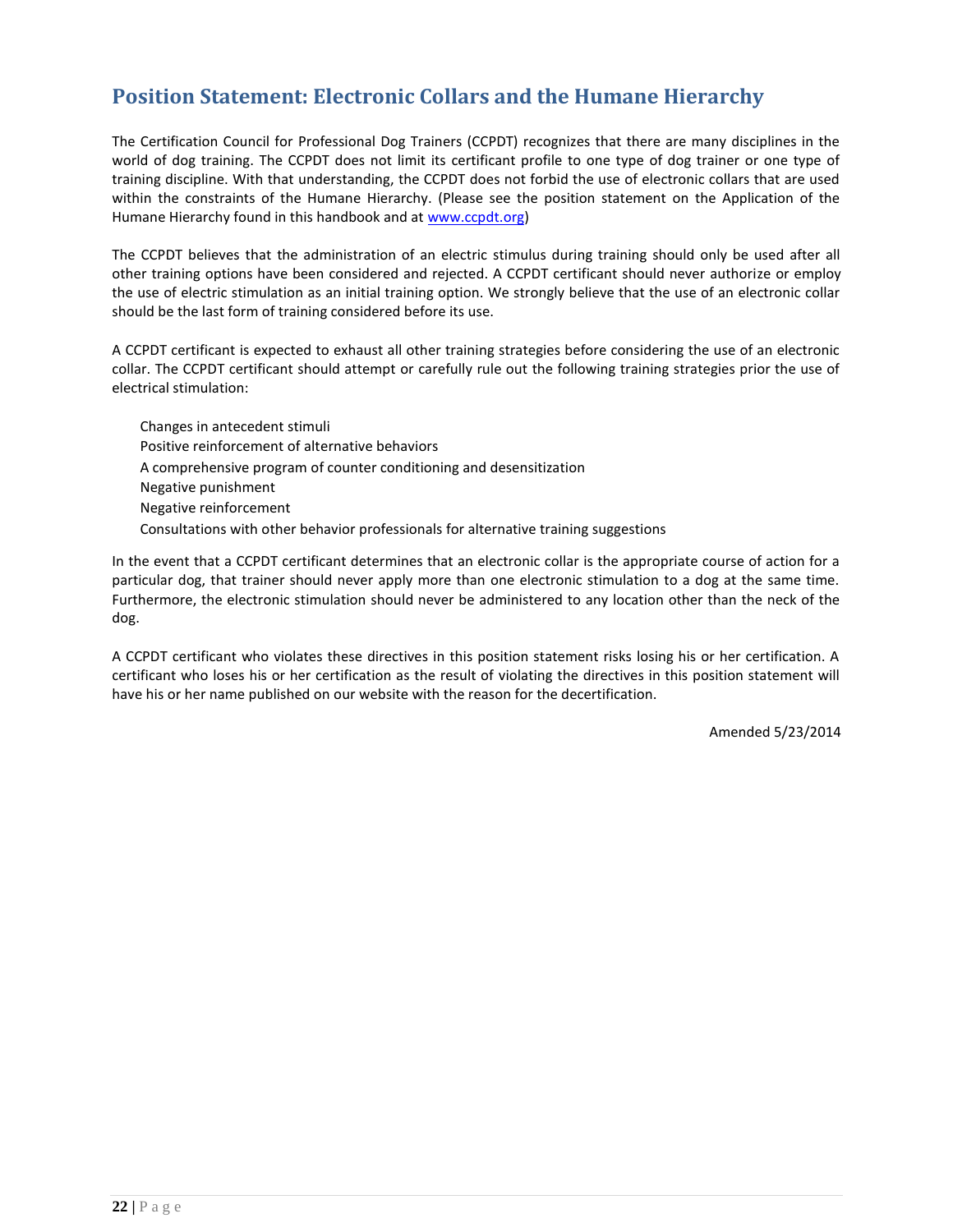# <span id="page-23-0"></span>**Policy: Dog Training and Behavior Intervention Practices**

#### **Purpose**

This policy serves to govern those practices that a Certification Council for Professional Dog Trainers (CCPDT) certificant may not use during the practice of dog training or behavior modification. This policy will clarify for dog owners and dog care professionals those practices in which a CCPDT certificant may not engage.

The CCPDT recognizes that this policy does not address every practice under debate in the dog training industry. The goal of this policy is to ensure that CCPDT certificants do not engage in certain practices which can in no way be considered humane or sound by scientific standards. It also acknowledges that certain additional practices remain under debate, such as the use of electronic stimulation collars. This policy is intended as a first step in ensuring that CCPDT certificants are not using practices that are potentially egregiously harmful to dogs, either physically or emotionally.

#### **Definition**

For the purposes of this policy, an electrical stimulation collar is defined as a collar which is used in a mode that causes electrical energy to pass through any part of the dog's body.

#### **Policy**

The following practices are never acceptable for use by a CCPDT certificant, for any reason:

- Helicoptering or hanging a dog (defined as lifting the dog off of the ground and either holding it off of the ground or swinging the dog off of the ground by the collar or leash for any period of time) or otherwise restricting the airway of the dog in any manner.
- Purposely lifting a dog by the collar, leash, or scruff such that two or fewer of the dog's legs remain on the ground.
- Applying a collar that delivers an electrical stimulation to a dog without first exhausting alternative intervention strategies, including, at a minimum, positive reinforcement of alternative behaviors, changes in antecedent stimuli, and either negative punishment, negative reinforcement, or extinction.
- Applying more than one (1) electrical stimulation collar to a dog at the same time.
- Applying an electrical stimulation collar to the genital region or abdomen area of thedog.
- Applying a toe or ear pinch (defined as applying a pinching pressure either with the hand or with a tool of any sort - including but not limited to a cord or wire - to a toe, ear or any other body part of the dog with the intention of causing the dog to perform or cease abehavior).
- Drowning (defined as submersion of the dog's head in water for any period of time).
- Applying a cattle prod to any part of the dog's body.

No trainer or behavior consultant who has been certified through a CCPDT certification program shall engage in any of the above-named acts for any reason. To report any such conduct by a trainer or behavior consultant whom you believe has been certified through one of the CCPDT's certification programs, please refer to the CCPDT's Certification Compliance and Disciplinary Procedures or contact our administrator at [administrator@ccpdt.org](mailto:administrator@ccpdt.org).

(Adopted 8/4/11)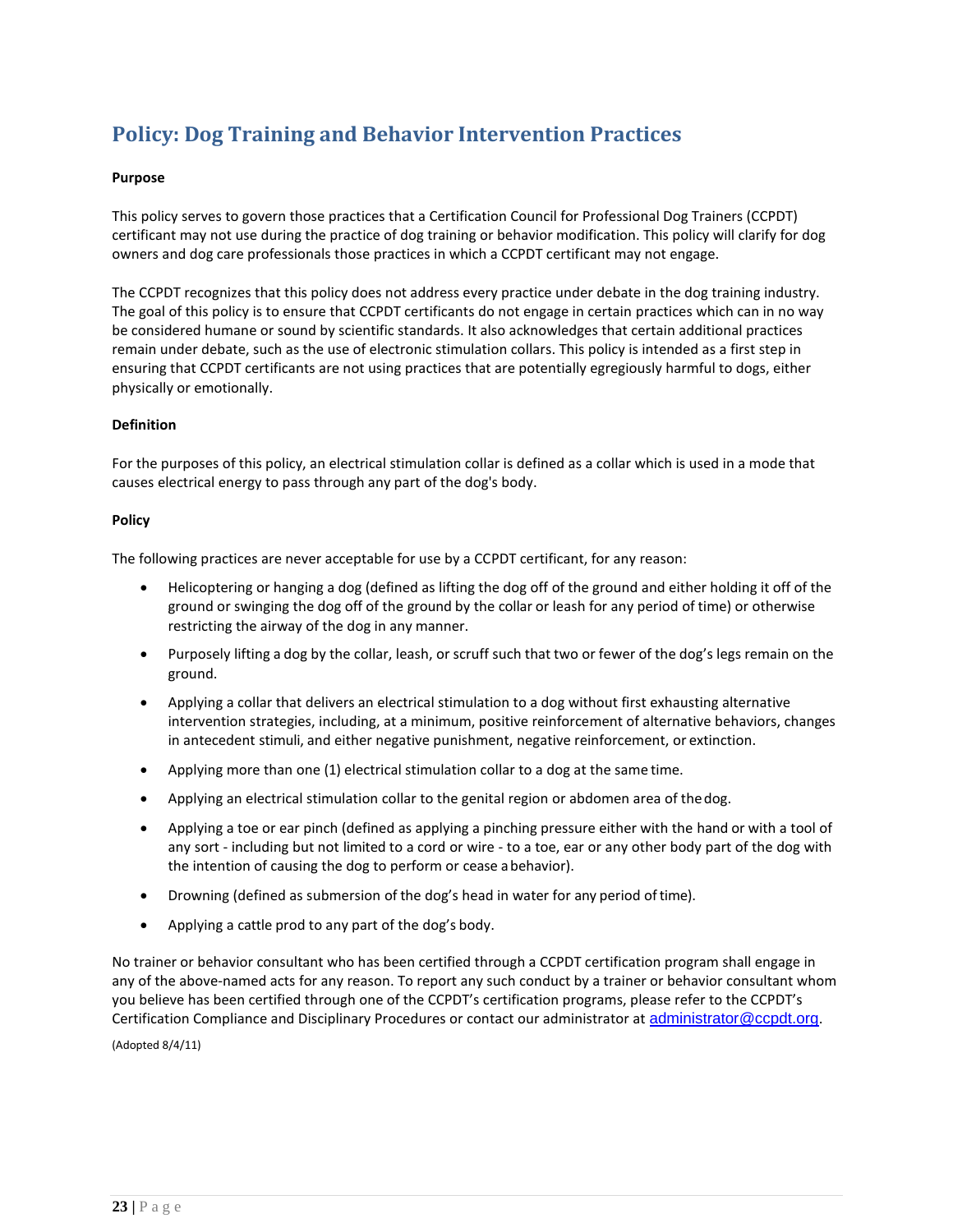# **Standards of Practice**

The Standards of Practice provide a framework of principles to convey a collective principle of professionalism, skills and values. As members / certificants (collectively referred to as "members"), each individual member will undertake the following:

- To understand and promote Least Intrusive, Minimally Aversive (LIMA) training and behavior work.
- To continue professional development by reading relevant material; attending conferences, workshops and seminars; and pursuing other educational opportunities.
- To review and understand source material and academic texts for information.
- To abstain from representing training and behavioral information as scientific, unless the information is derived from peer-reviewed and published research.
- To refrain from offering guarantees regarding the outcome of trainingand behavior work.
- To always maintain personal professionalism through:
	- Providing your services honestly
	- Treating animals and clients respectfully
	- Valuing and preserving the privacy of clients
	- Maintaining professionalism with colleagues and other professionals.

### **Professional Code of Ethics**

The Professional Code of Ethics was created to set forth guidelines for members. Any members is subject to termination of membership, revocation of certification, and/or other disciplinary actions if they: (a) are convicted of a felony that involves violence against people or animals (b) engage in conduct which could lead to conviction of a felony, or a misdemeanor, related to their qualifications or functions; (c) engage in cruelty, abuse, or neglect of animals or humans, crimes against humanity or of violence against animals or humans; (d) fail to cooperate with the organization at any point from the inception of an ethical complaint through the completion of all proceedings regarding that complaint. Any member, or member applicant, who wishes to appeal the termination may do so in accordance with the complaints process.

#### *Principle I: Responsibility to Clients*

1.1 Trainers/behavior consultants provide professional assistance to persons without discrimination on the basis of race, age, ethnicity, socioeconomic status, disability, gender, health status, religion, political beliefs, national origin, or sexual orientation.

1.2 Trainers/behavior consultants are aware of, and comply with, applicable laws regarding the reporting of animal bites and suspected abuse or neglect.

1.3 Trainers/behavior consultants respect the right of clients to make decisions regarding their pet's management, training and care. Trainers/behavior consultants are responsible for helping clients understand the potential consequences of those decisions.

1.4 Trainers/behavior consultants obtain informed consent from clients before videotaping, audio recording, or permitting third-party observation.

1.5 Trainers/behavior consultants obtain signed waivers, contracts, or agreements prior to the start ofservices. 1.6 Trainers/behavior consultants ensure and oversee the safety of clients, animals, and the public in implementing training and behavior programs.

#### *Principle II: Confidentiality*

2.1 Trainers/behavior consultants do not share confidential information that could reasonably lead to the identification of a client, or prospective client, research participant, or other person with whom they have a confidential relationship, unless they have obtained the prior written consent of the client, research participant, or other person with whom they have a confidential relationship.

2.2 Trainers/behavior consultants keep accurate and complete records of all clients, their animals, services provided, and the conclusion of the services provided.

2.3 Trainers/behavior consultants provide referring veterinarians with professional feedback on services provided and training or behavior plans to improve continuity of care and ensure the collaborative relationship between health and behavior professionals.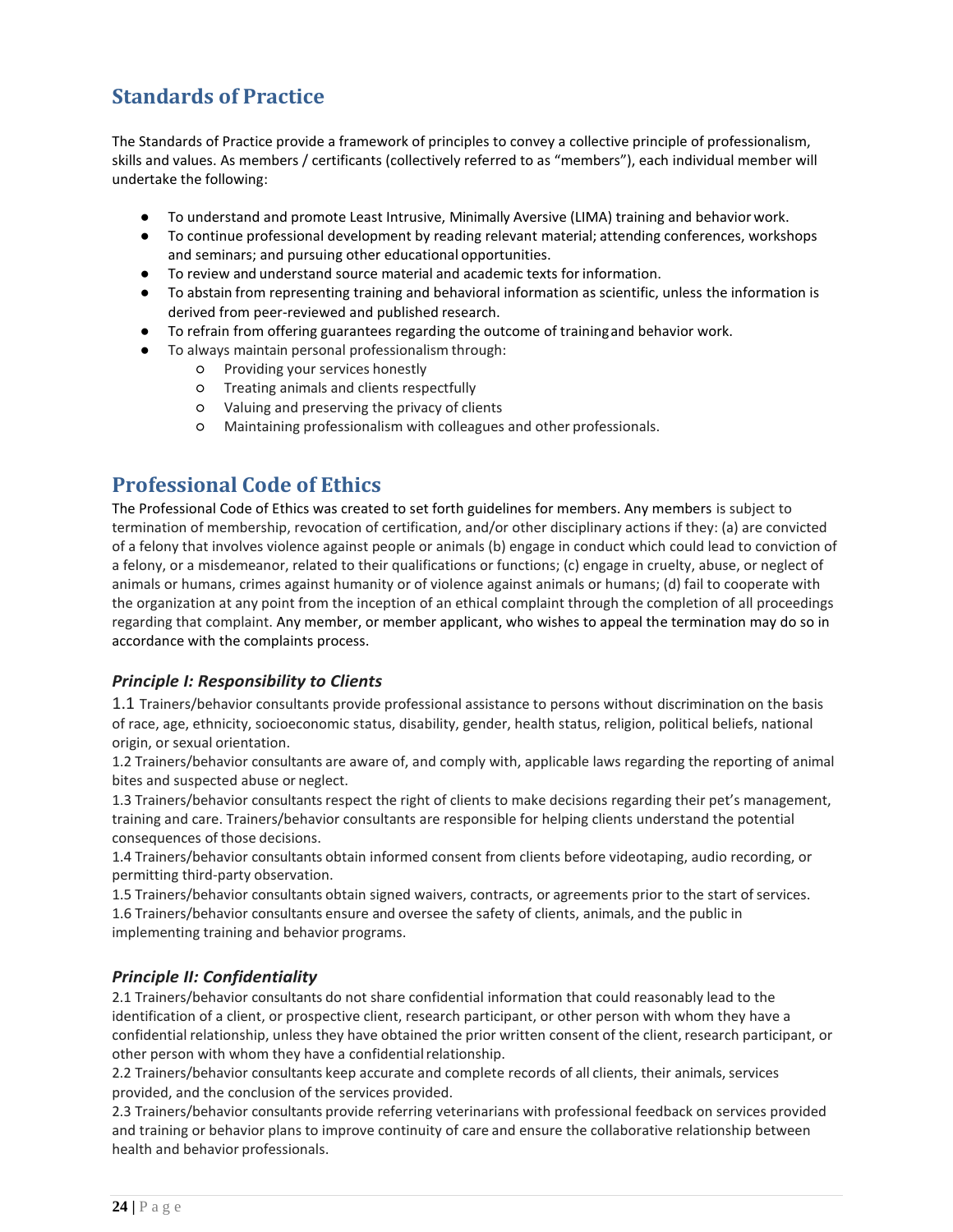#### *Principle III: Professional Competence and Integrity*

3.1 Trainers/behavior consultants work to minimize the use of aversive stimuli and maximize the effective use of positive reinforcement to modify animal behavior through a Least Intrusive, Minimally Aversive (LIMA) based approach.

3.2 Trainers/behavior consultants maintain competence in training and behavior through continuing education. 3.3 Trainers/behavior consultants maintain adequate knowledge of, and adhere to, applicable laws, ethics, and professional standards.

3.4 Trainers/behavior consultants provide truthful advertising and representation concerning their qualifications, certifications, experience, performance and pricing of services.

3.5 Trainers/behavior consultants refrain from providing guarantees regarding the specific outcome of training and behavior plans.

3.6 Trainers/behavior consultants provide full disclosure of potential conflicts of interest to clients and other professionals

3.7 Trainers/behavior consultants work within their professional education and individual expertise.

3.8 Trainers/behavior consultants seek help and education when confronted with complex or difficult cases, and refrain from taking cases beyond their professional experience.

3.9 Trainers/behavior consultants do not advise on problems outside the recognized professional education and certifications, and do not provide advice or recommendations in areas of veterinary medicine or family counseling unless licensed and qualified to do so.

3.10 Trainers/behavior consultants do not permit employees, subcontractors or supervisees to perform or to hold themselves out as competent to perform professional services beyond their training, level of experience, and competence based on certification and education.

3.11 Trainers/behavior consultants exercise care when stating their professional recommendations and opinions through public statements.

#### *Principle IV: Responsibility to the Profession*

4.1 Trainers/behavior consultants are respectful of colleagues and other professionals and do not condemn the character of their professional acts, nor engage in public commentary, including commentary in public presentations, written media or on websites, internet discussion lists or social media, that is disrespectful, derisive or inflammatory. This includes cyberbullying, that is, the use of electronic media for deliberate, repeated and hostile behavior against colleagues.

4.2 Professional trainers/behavior consultants maintain adequate professional liability insurance coverage.

#### *Principle V: Financial Arrangements & Truthful Representation of Services*

5.1 Prior to entering into the professional relationship, Trainers/behavior consultants clearly disclose and explain to clients all financial arrangements and fees related to professional services.

5.2 Trainers/behavior consultants represent facts truthfully to clients, third party payors and students regarding services rendered.

#### *Principle VI: Advertising*

6.1 Trainers/behavior consultants accurately represent their competencies, education, training, and experience relevant to their practice of training and behavior.

6.2 Trainers/behavior consultants do not use titles that could mislead the public concerning the identity, responsibility, source, and status of those practicing under that name.

6.3 Trainers/behavior consultants correct, wherever possible, false, misleading, or inaccurate information and representations made by others concerning the consultant's qualifications, services, orproducts.

6.4 Trainers/behavior consultants do not represent themselves as providing specialized services unless they have the appropriate education, training, or experience.

6.5 Trainers/behavior consultants refrain from making misrepresentations regarding marketing and logos for which the practitioner is no longer eligible, and remove logos and claims of certification when no longer maintained by the practitioner.

6.6 Trainers/behavior consultants agree to use the most current logos, and follow recommended usage of said marketing materials.

6.7 Trainers / behavior consultants shall not commit business fraud, plagiarism or copyright infringement, misuse or misappropriation of logos, trademarks, theft of intellectual property, slanderor libel.

Effective January 1, 2019

**25 |** P a g e